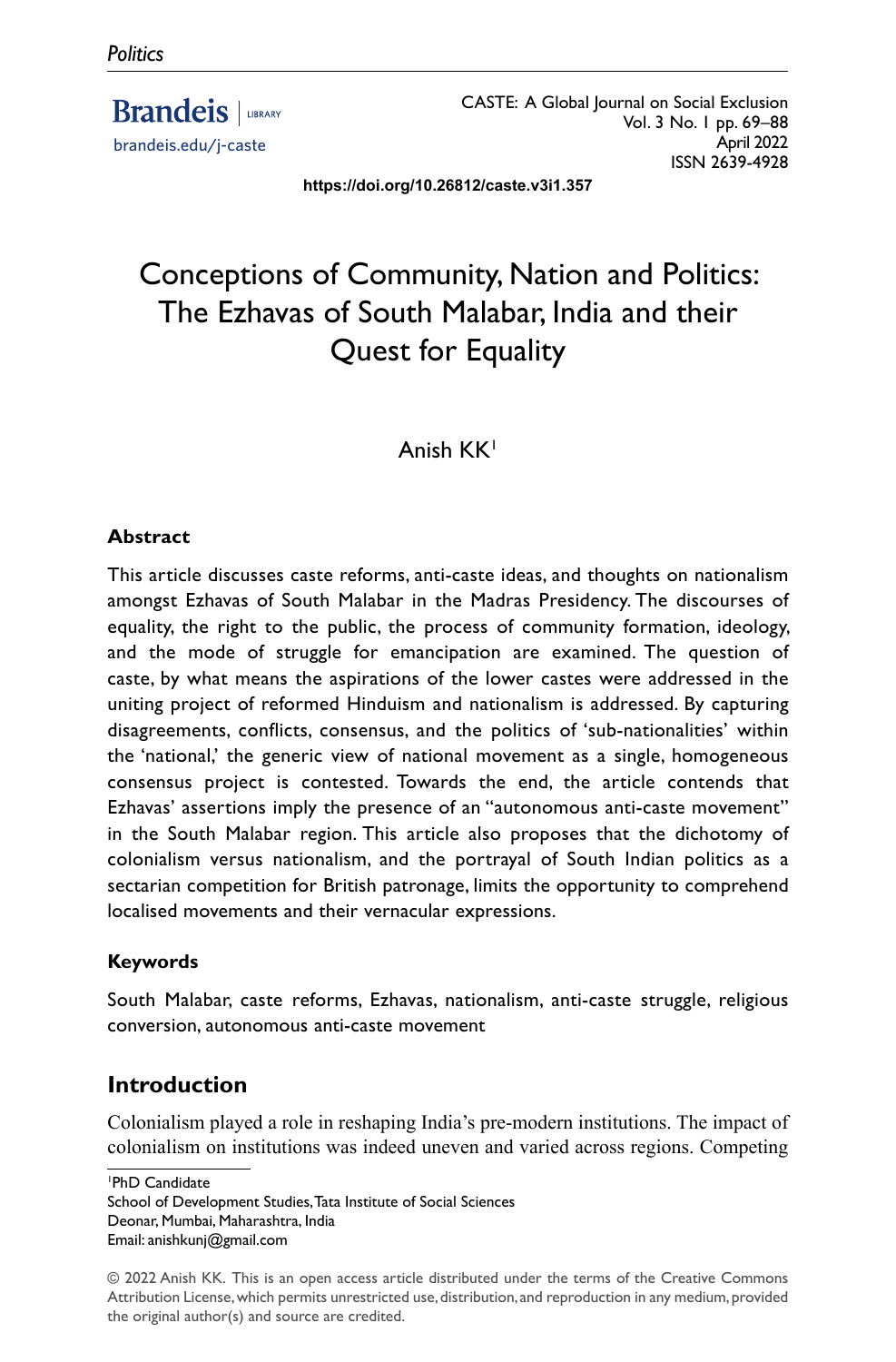notions of community, nation, and nationalism also emerged during this time (Aloysius, 1998a). The social standing of colonial subjects and engagement with modernity shaped their reactions. Then responses of lower caste communities in South Malabar, India's "blackest spot" on the untouchability map, the land of inequality, are considered for the study (Kumar, 1992; Nayar, 1996). South Malabar witnessed uprisings against the state, social injustice, and oppression, but the region and the issues received little scholarly attention. Aloysius (1998) observes, if the majority of the egalitarian, pragmatic, rationalist discourses and dispositions originating from power as resistance are hidden under the multiplicity of local and vernacular idiom, it is an issue of historiography. So, taking the cue from biographical accounts, archival sources, ethnographic fieldwork, I try to examine the discourses of equality, publicness, community formation, ideology, and modes of struggle for emancipation. This article progresses through the social history of Ezhavas of Kerala. Finally, through this study of late nineteenth and early twentieth century South Malabar, I attempt to address the issue of caste, specifically how the aspirations of the lower castes were addressed in the unifying project of reformed Hinduism, Nation and Nationalism.

Caste was firmly founded as a dominant force in the public realms of law, politics, and education. By the middle of the nineteenth century, caste associations were already evident, they had risen, and their numbers and influence were parallel to the increase in political literacy (Rudolph and Rudolph, 1960). Caste associations grew in size, and for recognition of their identity, they looked to the imperial state as well as their own histories. For instance, in west and south India, non-Brahmans questioned assumptions that they could easily be incorporated into Congress brand of nationalism and early Dalit leaders, like Ambedkar (O'Hanlon, 2002). The lower castes of west India, by ideologically challenging their lower status, recognized that ritual hierarchy coupled with the impacts of British colonialism had led to social injustices in a number of areas, including politics, religious practice, and education (O'Hanlon, 2002; Omvedt, 1976).

In south India, Nadars and Ezhavas are the two lower castes that have moved from low status in caste society to communities possessing power and control (Hardgrave, 2006; Templeman, 1996). The Ezhavas forms a numerically large middle caste in Kerala, and their caste organisation, Sri Narayana Dharma Paripalana Yogam (SNDP), was founded in 1903. The middle class among the Ezhavas, imbued with ideals of individualism, humanism, democracy, and reason, wanted to change the conservative, obscurantist, caste-ridden society (Chandramohan, 1987). The SNDP evolved from the uniqueness of local society and derived strength from the oppressive nature of government (Jeffrey, 1974). The SNDP attempted to bring Ezhavas together by publications, local societies, branches, networks, labour unions, conferences, educational institutions, literary gatherings, litigation, trade fairs, and inter-dining. Primarily addressing the Ezhavas, the Narayana movement urged to abandon caste markers and internally reform into 'samudayam' or community (Jones, 1989; Kumar, 1997). Then the idea of community is completely contradictory to the overarching concept of nation as it 'de-imagining nation' (Reghu, 2010)

Interestingly, the formation of consciousness is viewed as a result of colonial modernity and Western influence, as are the lower castes' assertions. The arrival of Westerners was said to have sparked several social reform movements, including the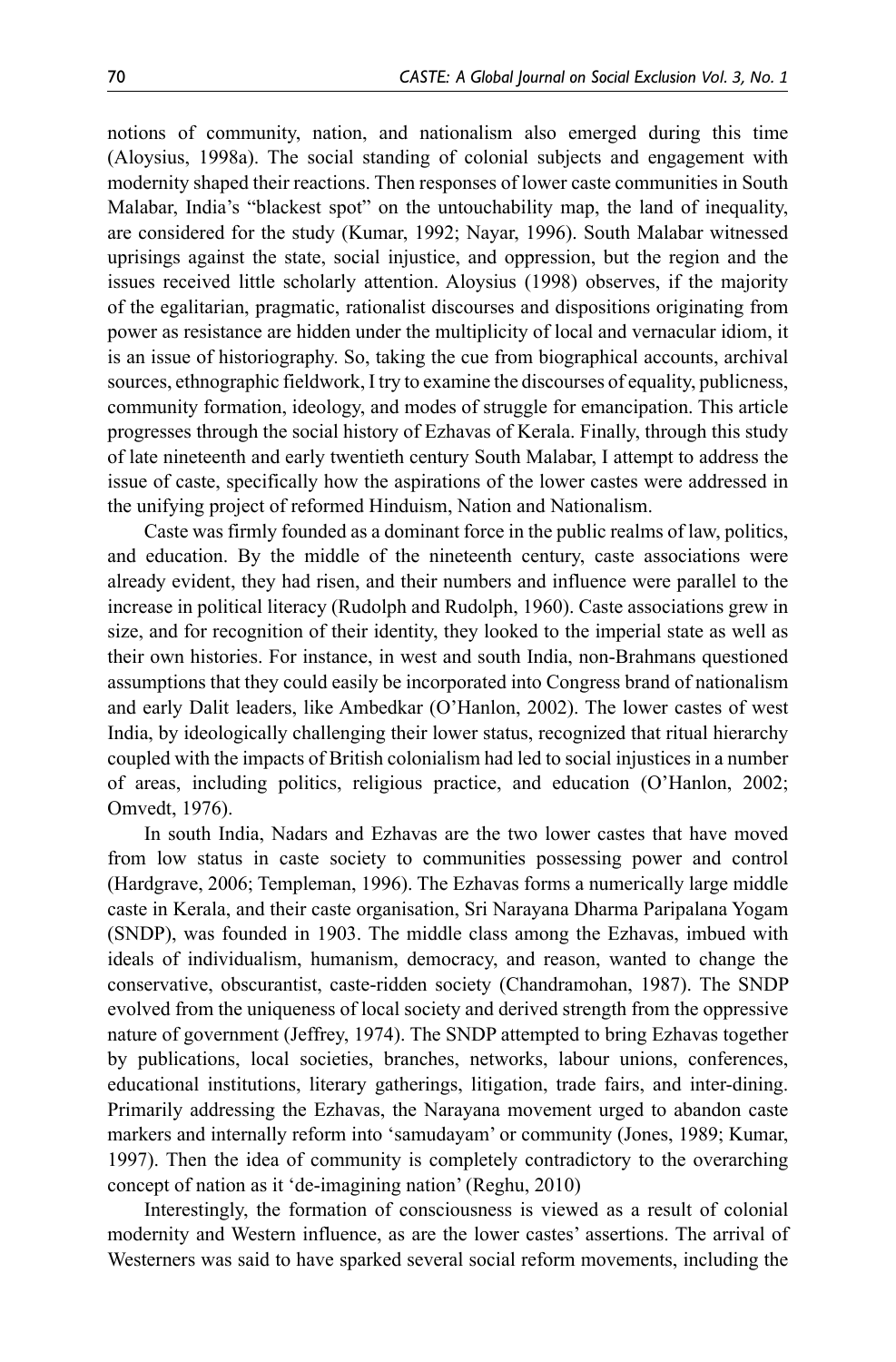Ezhavas (Pullapilly, 1976). While the Ezhava movement is known as a socio-religious reform movement it also contains multiple streams, one of which is an evolving socioreligious stream, and another which is more elitist, secular, and political (Heimsath, 1978; Jones, 1989). Colonialism contributes to societal restructuring and creation of ethnic groups; inevitably, each group emerges as an autonomous ethnic identity, and the Ezhavas forged a new identity by the end of the colonial period (Kurien, 1994). In terms of typology, one strand of the lower caste movement is based on Hinduism, while the other is grounded on ethnic or Western ideologies with an egalitarian component. The Ezhava movement falls into the first type (Jaffrelot, 2003).

Despite many of these well-received works, the dichotomy of colonialism versus nationalism, and the depiction of South Indian politics as a sectarian fight for British patronage, limits the potential for understanding localised movements and their vernacular expressions. Also, the dominant theories like ethnicization and Sanskritization narrow the extent of exploring diverse claims of lower castes in various regions. While recognising the merits of these approaches, this article suggests that caste oppression, the desire for new opportunities brought about by colonial modernity, and the aspiration for a fair share of social resources and power drove the Ezhavas to get organised.

Kerala renaissance or social reforms were spearheaded by individuals who embody different religious traditions, and by several caste associations. These caste associations serve as agents of modernity, welfare and improvement organisations, transforming traditional Hindu India's social institutions into democratic pressure groups (Bailey, 1963; Rudolph and Rudolph, 1960). The role of social reformers was to guide social transformation, i.e., to push modernity with a progressive effect on individuals and groups (Heimsath, 1978). Social reform is seen as the first step in the national movement, and supporters of Narayana Guru are regarded as the forebears of the Kerala national movement (Namboodiripad, 1968). If this claim is accepted, the national movement must be viewed as a single, homogenous consensus making project. When this happens, we lose sight of disagreements, conflicts, compromise, and the politics of many 'sub-nationalities' within the 'national.'

The beginnings of caste associations can be traced back to Indian responses to the state's caste identification and classification, and these modalities influenced the birth of caste organisations, or 'sabhas,' that protect the dignity of the people it represents (Cohn and Guha, 1987; Molony, 2018; Srinivas, 1968). The dyarchy constitution also encouraged the rise of associations claiming to represent specific communities (Arnold, Jeffrey, and Manor, 1976). Even so, the influence of the SNDP in South Malabar, specifically in Palakkad remained limited until the mid-1940s. Here, the Ezhava movement had a different structure and agenda, and it was closer to Madras politically. This defies popular view that the Narayana movement, which originated in Travancore, fostered and shaped lower caste movements in other regions. Instead of being united under a single caste association, the South Malabar Ezhavas experimented with the Sanskritization model of emulation, abandoned religion, underwent religious conversion, and became politically active. Therefore, this study does not fit into lowercaste movement typologies or lend itself to a broad view of caste associations.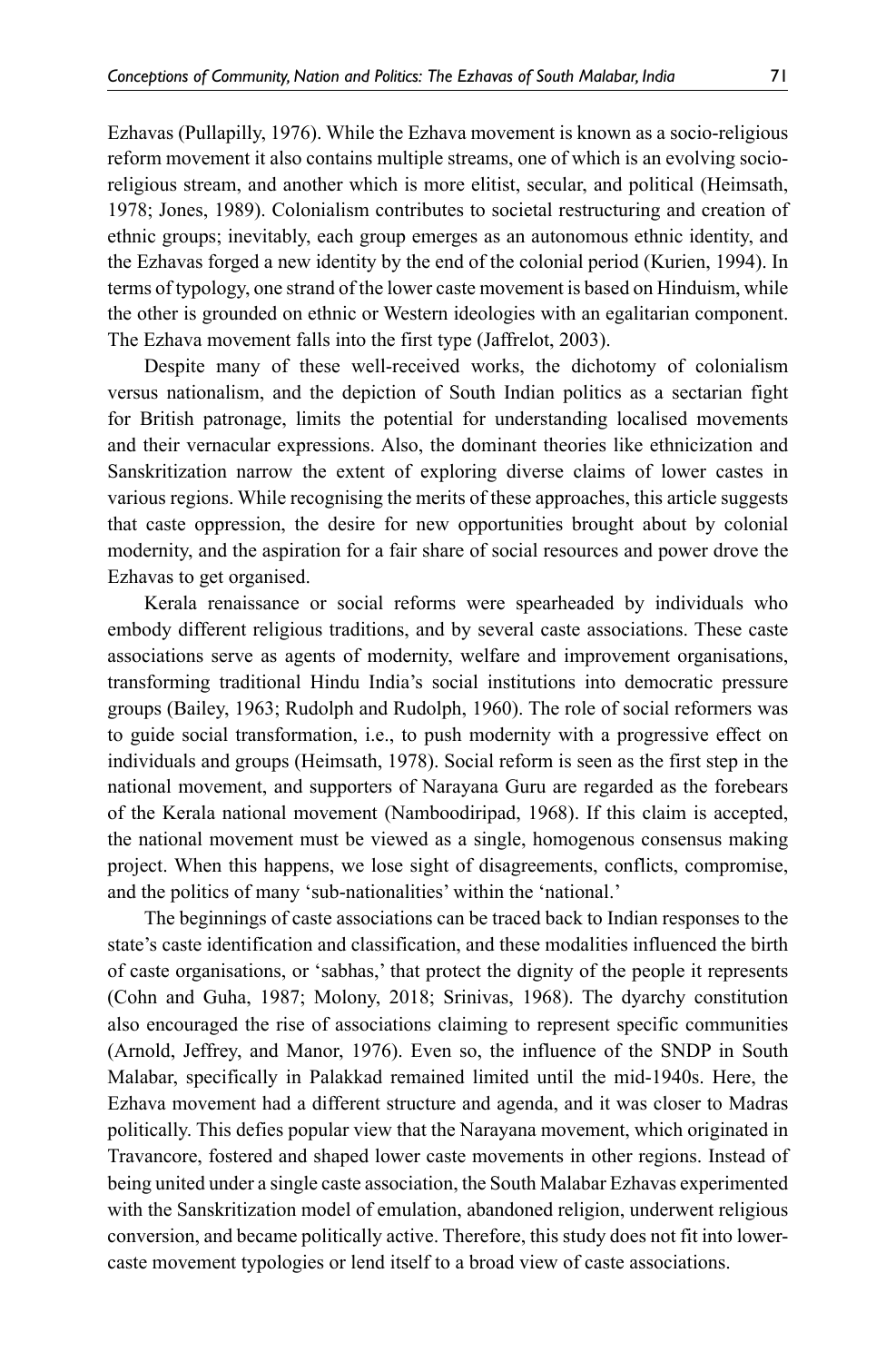#### **South Malabar Ezhavas as a Caste**

The Ezhavas form a backward Hindu caste in the Kerala state. If we go by the conventional classification of castes, the Ezhavas come under 'untouchable' or 'polluting' varna castes (Innes, 1997). The Ezhavas are said to be outside the four varnas of Brahmin, Kshatriya, Vaisya, and Sudra, but they are the highest among the 'excluded castes' and hold a middle position in the caste hierarchy (Aiyyappan, 1965). As per one interpretation, they are foreigners who emigrated from Ceylon (Alexander, 1949; Baden-Powell, 1892; Logan, 1951, 1951; Thurston, 1909). The name Chova, another name of Ezhava is believed to be the altered form of Sevaka, servant (Day, 1863). There are claims that the Ezhavas were a martial sect (Aiyyappan 1965; Menon, 1962; Thurston, 1909). Their primary activities included planting palm trees and producing toddy, coconut fibre, and jaggery. Among them were woodcutters, boatmen, fishermen, merchants, schoolteachers, and ayurvedic practitioners (Buchanan, 1988).

Colonialists kept much of the existing socio-economic systems in place without making significant changes, and they approved customary laws that favoured Brahmins and caste Hindus (Baden-Powell, 1892). Resulting, Ezhavas in South Malabar had a lower social status, with limited opportunities for education, employment, political representation, and visibility in the public sphere. In reality, Malabar had to wait till the end of British colonialism for an educational upsurge because virtually little had been done to educate backward communities (Innes, 1997). Also, property relations, political and economic conditions, and educational policy had historically been less conducive to educational growth (Shea, 1959). That said, because of their improved economic status and closer social proximity to Hindu castes, Ezhavas were the besteducated among the untouchables, providing them with better educational prospects (Chandramohan, 1987). Western education was the 'passport' to government jobs, therefore getting a good education was absolutely critical (Suntharalingam, 1974). There were just a few university graduates among Ezhavas in the early 1900s, but they were unable to find meaningful employment (Chami, 1936).

Almost all of Malabar's land, both cultivated and uncultivated, was private property owned by Brahmins as their "janmam" birthright, which grants them full absolute ownership of the soil. The majority of Ezhavas were tenant farmers with different types of rights or workers, with little potential for advancement. Ever since its inception, SNDP gave thrust to promote industry among community members (Sanoo, 2018). Though the influence of the SNDP was limited in Palakkad, a few individuals ventured into lucrative businesses and professions, resulting in the creation of a small middle class. Because of British-led social and economic changes such as excise regulations, they benefited from the manufacturing and distribution of liquor and toddy (Bailey, 1957). Notwithstanding modest gains in socioeconomic and educational attainment, caste oppression persisted, which contradicted their achievements. Beside that, Ezhavas were underrepresented in public services and elected bodies including Taluk board, District Board, Municipality, and Legislative Council. The lack of representation in government had aroused considerable discontent, so the Ezhava leaders made it a high political priority.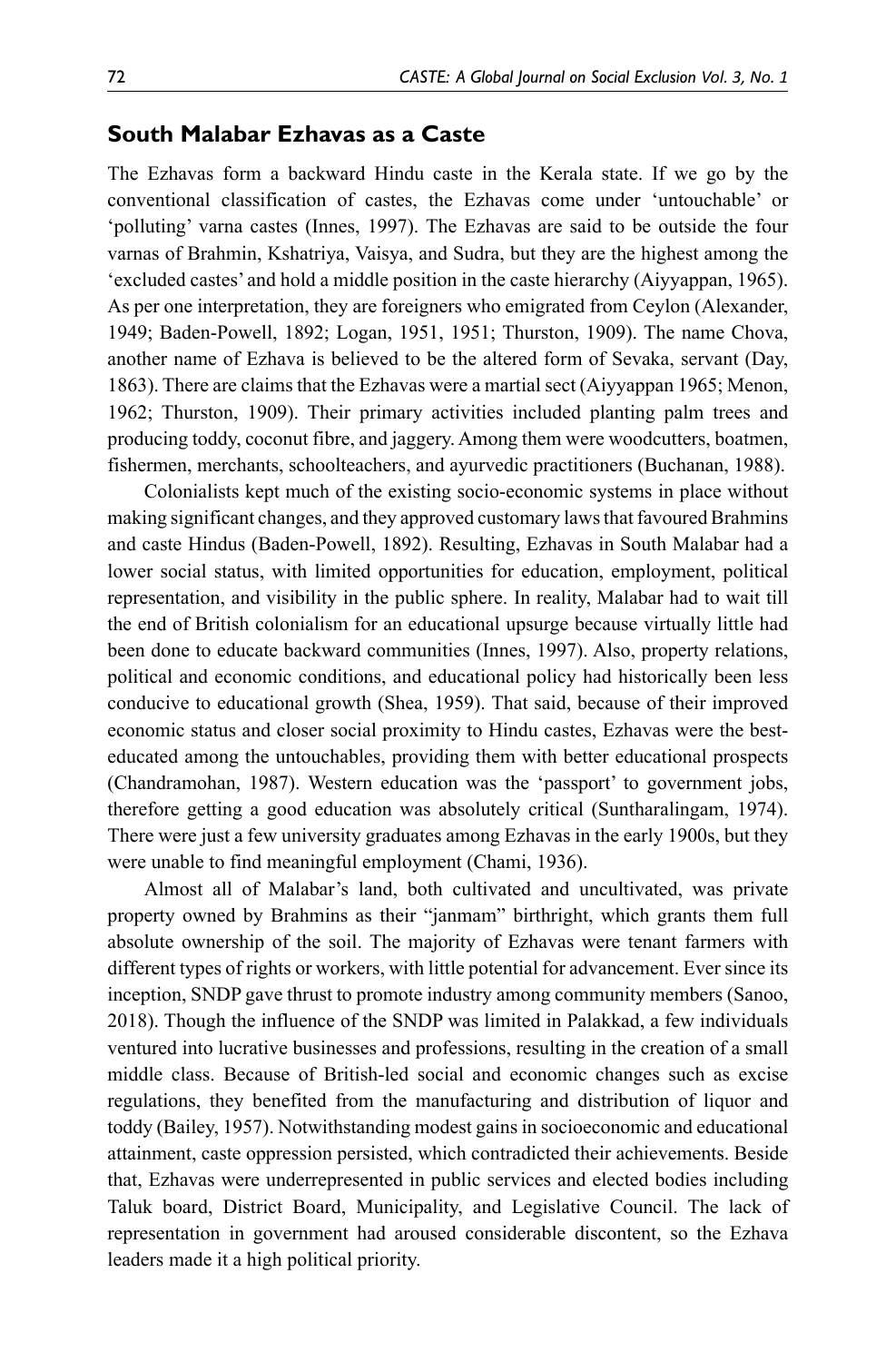## **Early Efforts for Reforms and to Reconfigure the Social**

The first instance of organised reforms among Ezhavas in Palakkad was the construction of the Yakkara temple, founded in December 1907 under the patronage of Vijananodhayam Yogam. The people that started the movements, as said by Chami (1936), were those who "entered the public service with the ideas of civility." Reforming religious customs, life-cycle rituals, promoting occupations, progress in education and agriculture, bringing prosperity, and providing scholarships to poor students were all priorities of Yogam. Narayana Guru used to send his disciples to the Yakkara temple to talk about religion, ethics, education, and commerce (Sanoo, 2018).

Following the erection of Hindu deity images in the temple, the practise of doing pooja in Ezhava homes gradually grew. Such practices drew Ezhavas closer to the Brahminical system of worship, 'sanskritising' people who were kept outside of Hinduism in the name of purity and pollution (Aiyyappan, 1965). The Ezhavas' sense of oppression, however, was unaffected by Sanskritization (Nieuwenhuys, 2004). The Ananda Samajam was another influential movement among the Ezhavas. Brahmananda Sivayogi of Alathur Sidha Ashramam, built a branch at Kannadi, and campaigned among the locals. Samajam persuaded people about religious superstitions by citing examples of priestly Brahmins' rejection of customs and embracing modern education and professions. After all, this persuasion was only possible by comparing Brahmins who had made progress in pursuit of modernity. These early methods for internal caste reform were necessary in gradually reconfiguring the social.

# **Colonial encounter of Ezhavas**

British colonial rule established a well-organized governance system by codifying ruling procedures, legislation, defining private and public, enumerative programme, standardisation of language and script, English education, and so on. The colonial project is often seen as 'civilizing mission', 'control and command', 'modernizing', 'knowledge gathering' (Bayly and Bayly, 1999; Chatterjee, 1986; Cohn, 1996; Dirks, 2001; Edney, 2009; Irschick, 1994; Mitchell, 1991). Yet, as Pandian suggests, colonialism also provided the ground for articulating new forms of identities (Pandian, 2007). While many subjects viewed colonial rule as oppressive and subjugating, Ezhavas had a wider perception. For instance Chami writes (1936):

*The coming of westerners is the primary reason for modern civilisation and growth of Ezhavas. The sense of equality and liberty began to rise among Ezhava with the removal of ignorance within the community by the general education systems. They began to form organisations and nourished institutions under their community. As a result, even educated people have begun to rise among the poor Ezhavas, who received western education, began to understand the taste of liberty. They understood that acquiring knowledge, education, organisations and freedom is necessary for the goodness of the community.* 

While colonialism remained violent, the alliance of colonisers and caste Hindus continued to deny lower caste their rights; nonetheless, colonialism also provided paths to emancipation for some oppressed groups. Colonial dominance appears to be fluid,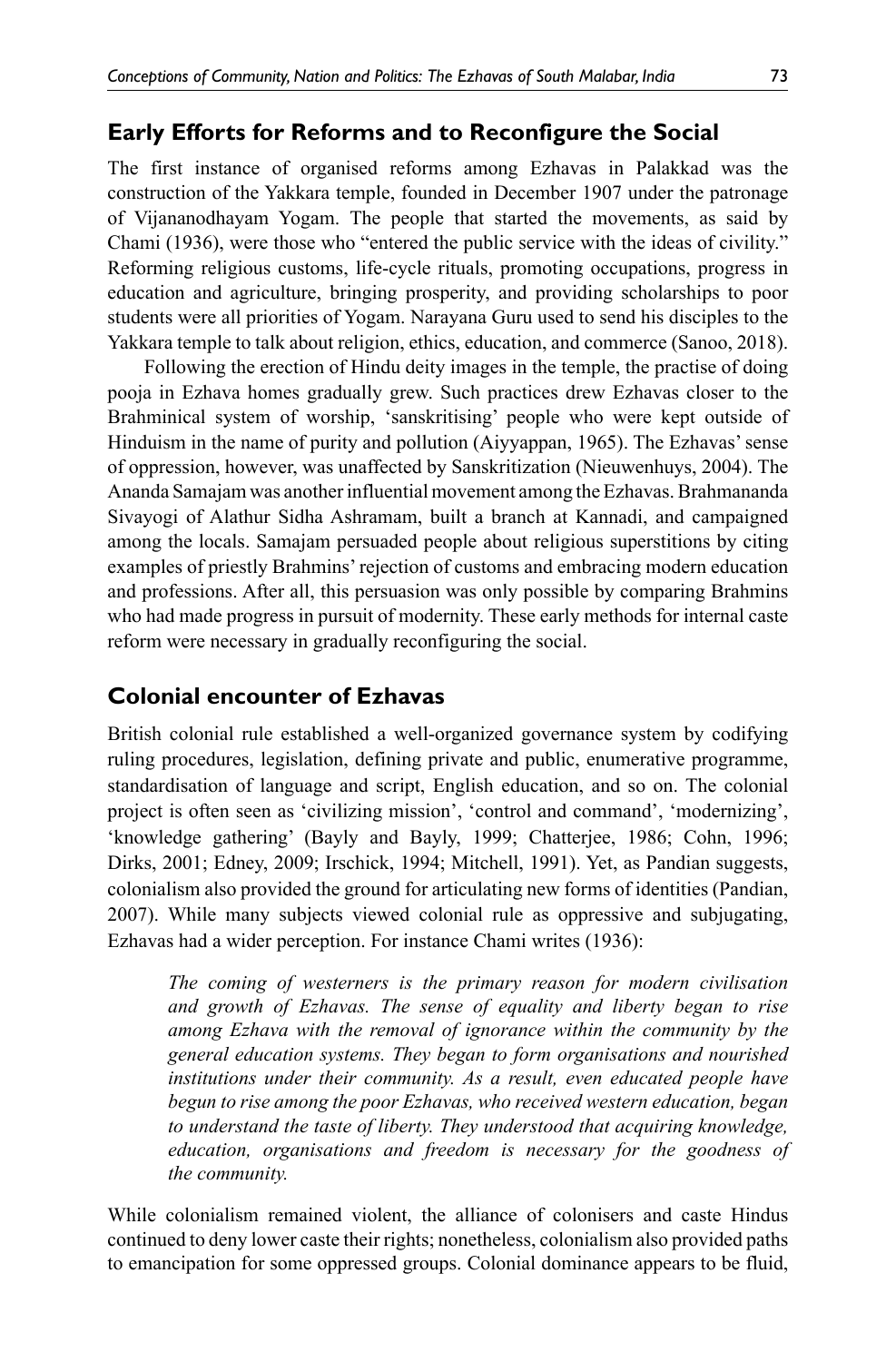complex, and contextual in this case of Ezhavas, instead of rigid and hegemonic. The condition of colonialism cannot be described as monolithic with regard to the lower castes. Depending on their social hierarchy, it was experienced differently by various castes. Certainly, the Ezhavas were victims of colonialism, but their exclusion was due to Madras' peculiar socioeconomic and political condition, in which education and employment were denied.

The colonial bureaucracy required English-educated natives with scribal skills and educational credentials to fill various administrative positions. Brahmins were ahead of other caste groups in terms of English proficiency, which was essential for government jobs, teaching, and politics (Irschick, 1969; Washbrook, 2010). Brahmins made up about three percent of the population, and yet their presence in the colonial bureaucracy, modern professions like law, and the leadership of the Indian National Congress was greater and more apparent (Fuller and Narasimhan, 2010; Pandian, 2007; Suntharalingam, 1974). This Brahmin dominance in public life hampered the prospects of many non-Brahmin castes and depressed classes, culminating in the 1916 "non-Brahmin Manifesto."

As earlier stated, Ezhava marginalisation was primarily conditioned by underrepresentation in government, inadequate educational opportunities, limited occupational mobility, and denial of access to the public. The question of employment for the educated and representation had already became one of the central issues in the political scenario of Madras (Suntharalingam, 1974). Rather than engaging in conflict, Ezhavas attempted to resolve issues through petitions and memorials. Petition serves as testimony of self-formed collectives that provided the basis for modern associative life (Balachandran, 2019; Raman, 2019). Despite the use of a variety of rhetorical tropes and discourses, petition writing allowed people to express their grievances, opposition, and claims to the government in a discursive way (Jaffe, 2019). This evolution of petitioning occurred within new forms of the public sphere, where individuals or collective petitions play an important role (O'Hanlon, 2019).

Representatives of the Thiyya-Ezhavas of Malabar presented Governor Pentland with a memorandum when he visited Calicut in 1917. The technique of considering 'non-brahmin' as a homogeneous category in elections prevented Ezhavas from sending their caste members to the council, so special representation in local bodies was sought. They claimed that the existing system only serves the interests of dominant castes, as the majority of Hindus are never represented. The response of Ezhavas evinced that the non-brahmin category was not an inclusive political community of equals, but rather existed to protect the exclusivity of dominant castes (Basu, 2011; Jeffrey, 1977; Manikumar, 2020). While these communities were critical of government policies and the unholy alliance between Brahmins and the government, they regularly sought to resolve grievances within the framework of state power.

#### **Conferences as Venues of Political Pronouncement**

Many communities formed 'sabha' or caste associations, to work for social progress. These sabhas appeared to be increasingly forming alliances and gaining political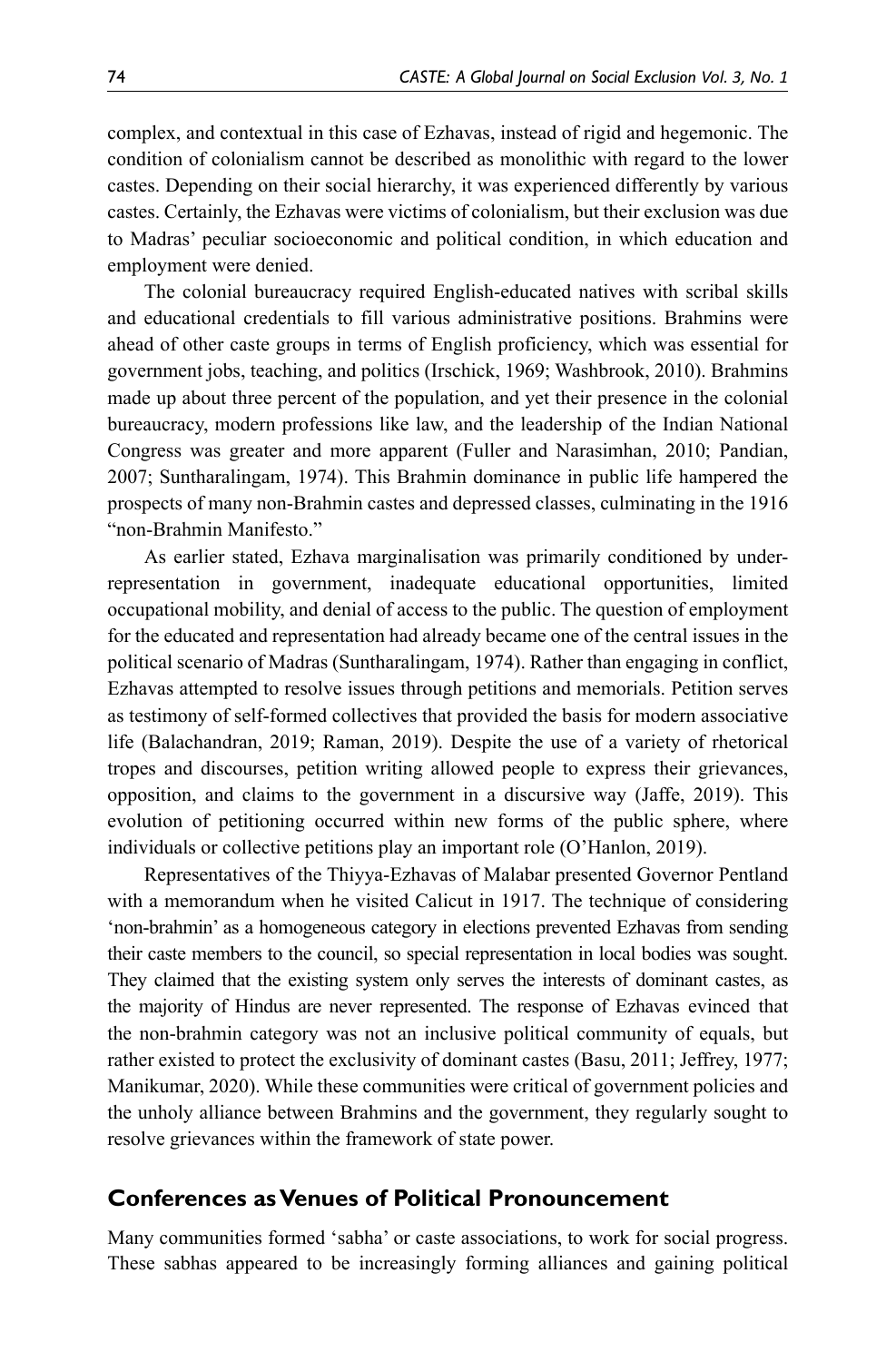significance. In 1919, the Yakkara temple hosted a significant yogam of Ezhava aristocrats. Depressed Classes Mission leader Shanmugam Mudaliyar was an invitee to this meeting. He reportedly said (Chami, 1936):

*"Brahmin and other upper castes have begun to harass the lower castes before long; it continues even in the present day. One of such harassment is not allowing people to walk in the public roads. They speak about the home rule to accomplish their purposes. If they get home rule, we have to be worried that they would be able to keep the lower castes away from the road where you are now free to walk. To accomplish objectives, they strategically came inside our people and made them Home Rule member with their influence and force. There were a few instances of riots because of speaking against the Home rule. We lower caste should not believe in what they say, if you do believe without thinking, our efforts will become futile".* 

In Madras' evolving politics, even middle castes like Ezhava were frequently engaging with depressed classes to make political declarations. Non-Brahmin leaders, in their attempt to establish a greater political alliance, strongly supported Adi Dravida's claim to social equality just before the Montagu-Chelmsford Reforms. Prominent non-Brahmin leaders have conducted many conferences to get lower castes close to their doctrine (Basu, 2011). Delegates at the Yakkara gathering were unified in their conviction that seeking progress under the British was preferable to falling at the feet of high-ranking castes who mistreat lower castes. The meeting agreed not to support the Home Rule League in any form due to their dislike of non-brahmin leadership in the national movement. 'Nation' was thought to be the only legitimate thing worth fighting for, and any deviation from this drew the ire of Nationalists. After the Montagu–Chelmsford Reforms of 1919, dyarchy system of governance was introduced. The size of the provincial legislative assemblies has increased. The Madras government designated some members of the depressed classes to the newly formed Legislative Council. M.C. Rajah, R. Veerian and Rettamalai Srinivasan vehemently voiced numerous issues of the depressed classes in the council (Viswanath, 2014). Communities like Ezhavas always sought the cooperation of these representatives in raising grievances before the government.

Local Ezhava organisations with varying agendas and structures also proliferated. Ezhava Samajam Taluk Yogam was founded in August 1922. Dravida Samajam was founded in 1923, with participation from a few Brahmins, Nairs, and other castes, and it was the first time upper castes participated in an Ezhava gathering. This Samajam envisions the common ethnic identity of 'dravida', transcending the exclusive caste identity of Ezhava. But, it was closed as Ezhava members objected to Congress supporters' anti-government stance. In April 1923, around one thousand delegates attended the Ezhava Mahayogam Conference in Kannadi. Education, industry, agriculture, employment, rituals, publishing, scholarships, self-help groups for wage workers, government recognition, tenancy reforms, the removal of untouchability, and voting rights were among the topics on the conference's agenda. After being denied access to caste-Hindu temples, the conference resolved to boycott temples and allow lower castes to enter Ezhava worship places.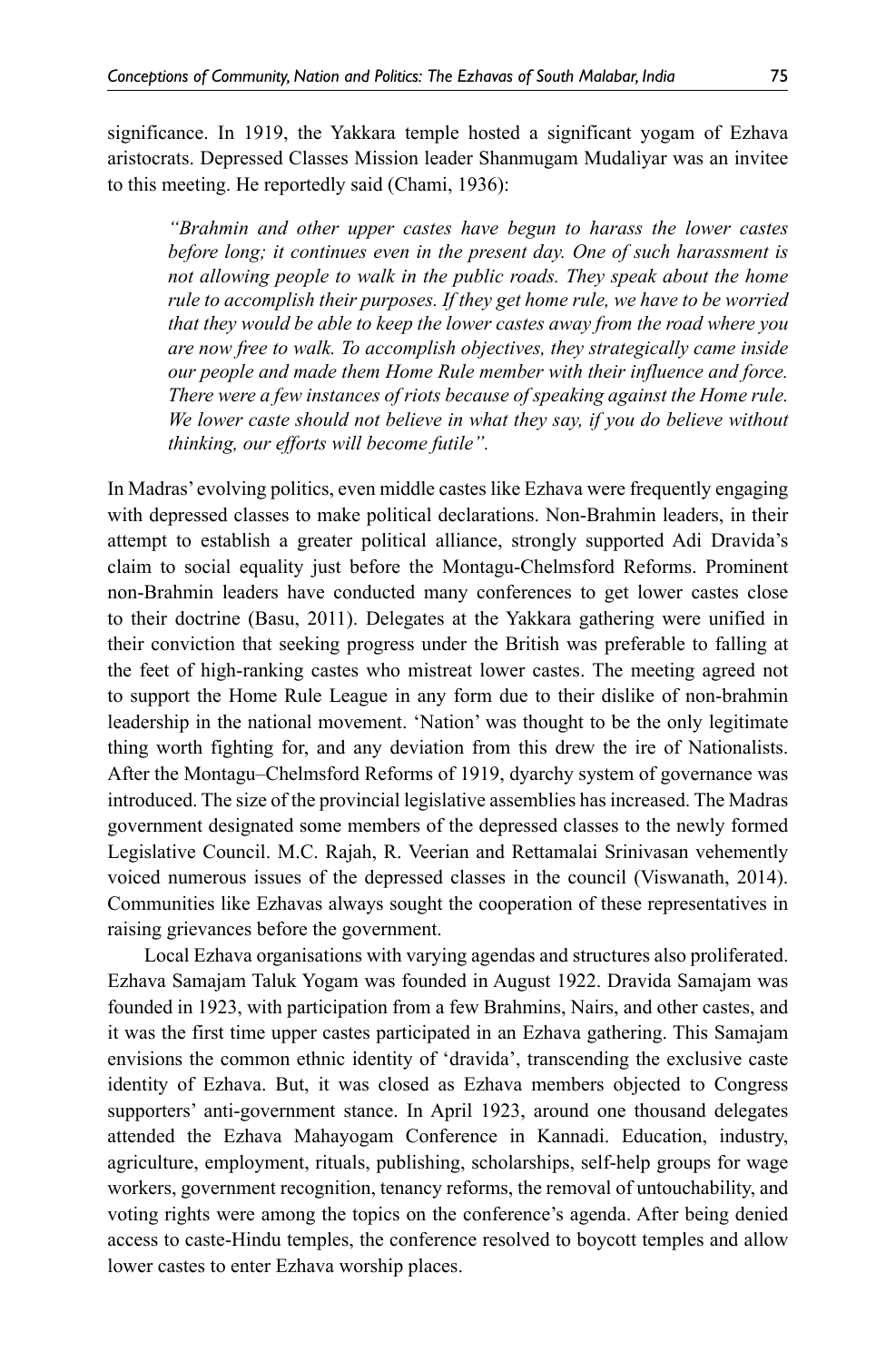Another Ezhava Mahayogam meeting in Kannanur in March 1923 discussed economic prosperity, religious conversion, and community solidarity. An Adi-Dravida session was arranged at the same venue after the Ezhava discussions. Clearly, the Ezhavas sought alliances with other oppressed castes. As the Depressed Class, comprising the Pulayas, had five members nominated to the Legislative Council and the Ezhavas had none, the decision to unite with the depressed classes was a necessary outcome of such a political situation. These small organisations proved effective in emphasising upper caste violence, under-representation, backwardness, irrational rituals and customs, and the desire for progress, in addition to opposing numerous widespread caste practises.

# **Political Crusades**

The distinction between 'community' and 'political' has blurred as the two have become increasingly interdependent. The new political aggregation based on caste and religious identity further shaped Indian politics. The elites, posing as spokespersons for the Hindu Mahasabha, the Muslim League, the Christians, or the South Indian Liberation Federation, claimed to represent broad, homogeneous constituencies (Omvedt, 1976). New types of political subjectivity emerged as the Madras presidency underwent significant radical political reforms. With the arrival of the non-Brahmin movement and the awakening of Adi-Dravida sections of society, there was a critical political mobilisation (Washbrook, 1975). Depressed classes realised that participation in political power was the universal cure for their ills. Despite its local intent, the Ezhava movement went further, successfully establishing links with the growing provincial politics.

The wealthy upper castes dominated the leadership of the Congress and the Home Rule League. Obviously, this has generated a repulsive attitude among the *avarnas* towards the nationalist movement. Somewhat uncomfortable relations between Ezhavas and Home Rule League exposes the undercurrents in nationalist politics. As, in September 1917, Ezhavas of Palakkad wrote to Theosophist, Home Rule leader Subrahmanya Iyer when there were no favourable steps even after a year since Annie Besant's ruling in 1916 to allow lower castes in the public roads (Chami, 1936; Menon, 2011). Throughout, the League leadership showed great antipathy towards the untouchables (Ambedkar 1946), because caste was seen as a matter to be resolved only at the level of 'social'. It was the view that the caste issue could never be fixed at the 'political'. The Home Rule movement spoke a language of autonomy by refusing to recognize caste (Pandian, 2007). Thus, the intensified ideological struggle between Home Rule, Nationalists and Ezhavas lasted for long as a lacuna that cannot be overcome. Caste actually prevented Brahmins and lower castes from forming alliances to fight the British.

# **Up for the State, up against the Congress**

Under the leadership of Congress, the national movement gained ground in the early 1920s. Gandhi had evolved as the undisputed leader of the movement and then became an indispensable figure in politics. Congress launched the non-cooperation movement in 1920 in response to the 'wrongs' of Punjab and Khilafat (Sarkar, 1989). Despite its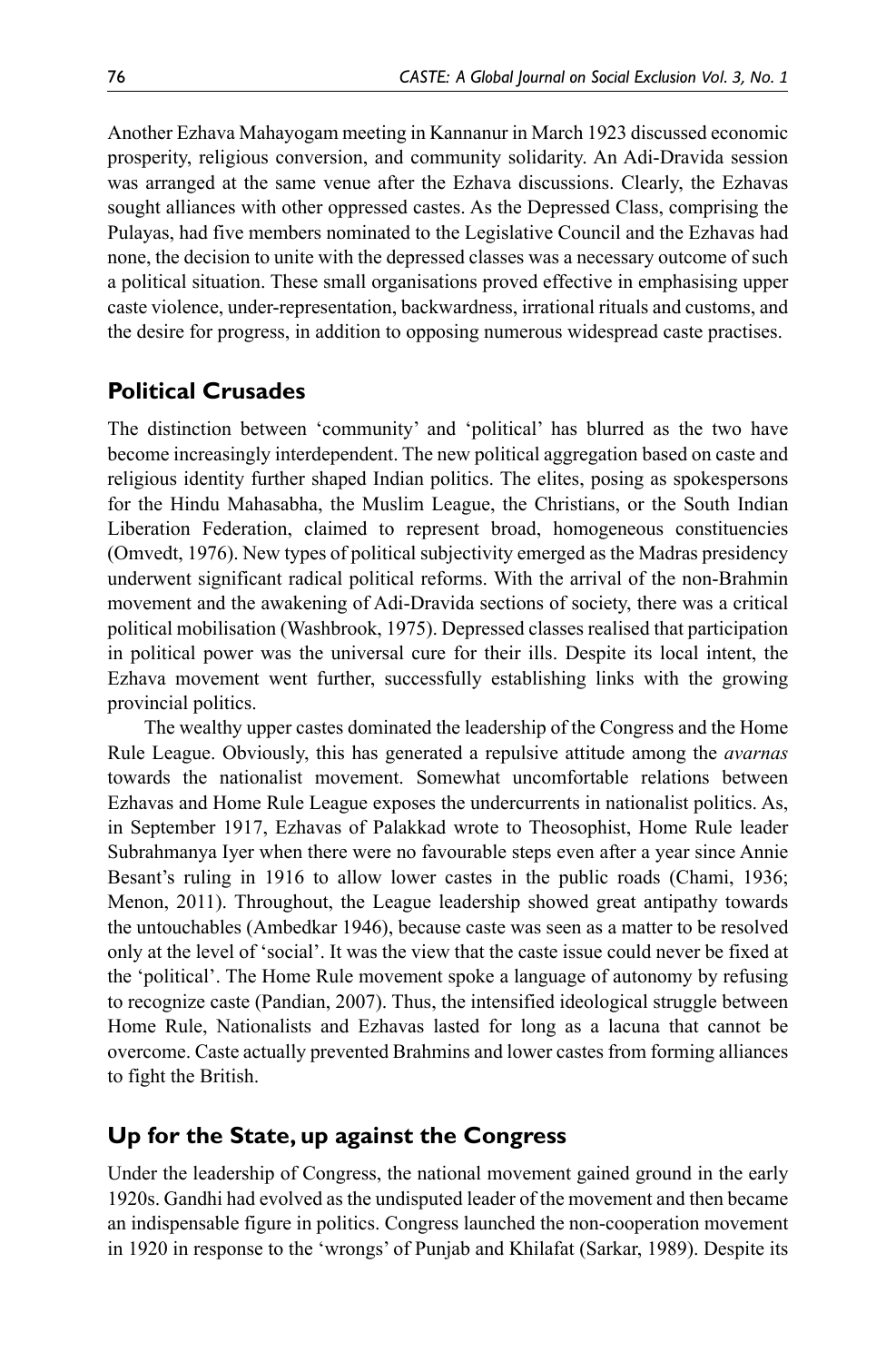national character, non-cooperation campaigns were 'mostly scattered and sporadic, and they grew out of stresses and strains in local society' (Baker & Washbrook, 1975). The South Malabar Ezhavas, like many religious leaders, moderates, and non-brahmin parties, opposed Gandhi's move. The fundamental root of their schism was Congress's incitement of public hatred against the government through speeches and meetings.

Meanwhile, Khilafat got ground in South Malabar and gained backing from the leadership of non-cooperation (Armitage, 1921). The British completely lost control over Ernad and Valluvanad taluk of South Malabar for several months as Khilafat and non-cooperation spread throughout the district (Sarkar, 1989). The first priority of the government was to maintain law and order and create legitimacy among the people to continue British rule in India. Therefore, the government unhesitantly collaborated with the dissenting groups. In November 1920, the Government called on soberminded men to take comprehensive measures to assist law and order (Reeves, 1966).

Notably, the interests of nationalists and the lower castes were diametrically opposed rather than mutually beneficial. While the national movement strived to unite people in support of the expulsion of imperial forces, the lower castes were more concerned with plans for their upliftment, with group solidarity being seen as the essential condition for progress. This position was definitely at odds with the concept of "nation" and the nationalist movement. Also, the national movement was thought to be a ploy used by caste Hindus to further their own interests. So, the Ezhavas voiced their strong opposition to Gandhi's call for a boycott of schools, courts, and government institutions.

Unwilling to face repercussions for supporting organisations that cause problems for the government, Ezhavas resolved to participate in and support all steps taken by the government to maintain order. The government launched counter-programme conferences, circulated leaflets, and issued prohibitory orders where necessary. Years of upper-caste and non-Brahmin oppression had compelled the 'untouchables' to side with the British (Basu, 2011). In June 1921, Palakkad saw the first wave of anti-noncooperation protest rallies. Following that, a series of meetings were held to persuade people of the opportunities to natives in administration, non-discriminatory policies, and impartiality that ensure people's welfare. All such rallies intended to generate public support for the government while openly condemning nationalists. Exhortatory speeches by officials and local notables were the main tactic used, another being the act of pledging "loyalty' to the State (Reeves, 1966). From 1921 July to March 1922, Ezhava workers instituted about fourteeen such yogams in Palakkad. The dissenting Ezhavas have effectively used anti-non-cooperation stand to turn their community into an acquiescent, political community, active recipient of imperial government policies. The national movement's pursuit for a single 'national' agenda was clearly complicated by regional power dynamics, mobility aspirations, and lower caste assertions.

## **Right to the public-Ezhavas and Kalpathy entry**

Several claims-making articulations of community, and its redefinition through collective activities in public space, have received scholarly attention (Freitag, 1989; Price, 1991). Since 1919, depressed-class representatives continued to exert pressure on the government to establish their right of access to public spaces (Viswanath,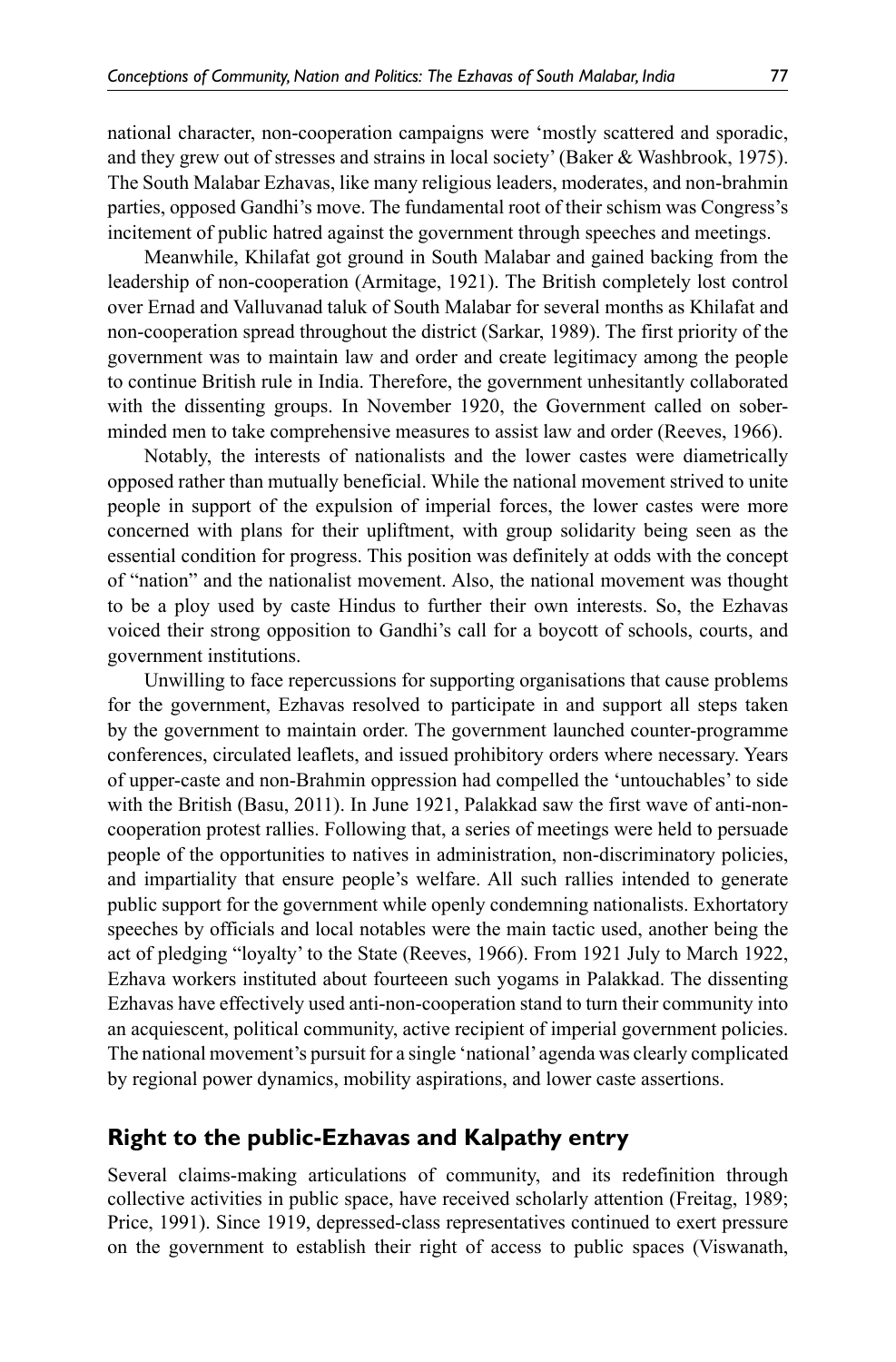2014). The government could no longer ignore the efforts of various social groups seeking permission to enter public spaces, forcing officials to issue an order in their favour. The Madras Government issued G.O. No. 2660 AL&M on September 25, 1924 (No. 1009/1924 of August 25th) concerning depressed classes' access to public roads, wells, and the freedom to travel freely along any public road or street in town or village throughout the presidency. The government's decision and order were widely circulated, with most newspapers in the presidency publishing them.

Following the order, the depressed classes worked tirelessly to invoke the law that guaranteed the right to 'public.' The law provided an opportunity for the government to demonstrate its commitment to its citizens while also allowing lower castes to make collective public claims. The order was printed and distributed, along with a statement encouraging Ezhavas to make use of their right to enter public streets during the Kalpathy cart festival, which was to take place from November 13 to 15, 1924. In Malabar, streets or villages known as Agraharam are exclusively reserved for using Brahmins, and Kalpathy is one such place. After all, the road is being built with public funds, and Tiyya and Ezhava were never permitted to enter these streets.

M.P. Raghavan, an Ezhava lawyer, informed officials of their intention, reminding them that the Brahmin street is public as it is maintained with municipal funds (Viswanath, 2014). The Palakkad division officer assured Raghavan that there would be no opposition to attending the festival, and that there would be no conflict. Officers ensured that Ezhavas would be assigned a spot and that they would be sent in smaller groups so that they could see the festival and return. The municipal chairman was in charge of finding sites for the group to gather.

As per government order and the collector's guidance, eighty Ezhavas arrived at the festival venue around 3 p.m. on November 13, 1924. They gathered in three groups to watch the festival. As the Ezhava returned, they were blocked by the Brahmins and assaulted with sticks and stones. Some fled to save their life, and injured persons were taken to the hospital. Surprisingly, the entire event occurred in front of police and other government officials. The Ezhavas had sought prior permission from officials and had given written notice; however, the government failed to protect them from the ferocity of Brahmins. Furthermore, the entry was based on the legislature's decision that there would be no opposition to entering public roads.

Those who entered Kalpathy streets included prominent Ezhavas like lawyers, magistrates, district board members, and wealthy individuals, but their socioeconomic status did not shield them from being victims of caste violence. Brahmins made correspondence with municipal authorities to prevent Ezhavas from entering Kalpathy. Similarly, in Madras, Tamil Brahmins have protested most vehemently against the opening of public space—roads and highways—to the free passage of paraiyans (Washbrook, 2010). The government banned the Ezhavas under section 144 of the Indian Penal Code, and Brahmins were allowed to hold the festival. These incidents show the differential treatment meted out by the state on its citizens and perpetual violation of 'rights' of depressed classes.

The Kalapathy incident also prompted questions in Madras' legislative council. Krishnan Nair's motion for an adjournment to discuss the government's policy in issuing an order prohibiting Ezhavas and others from entering Kalpathy during the car festival was denied by the president (Anon 1925). The depressed classes representative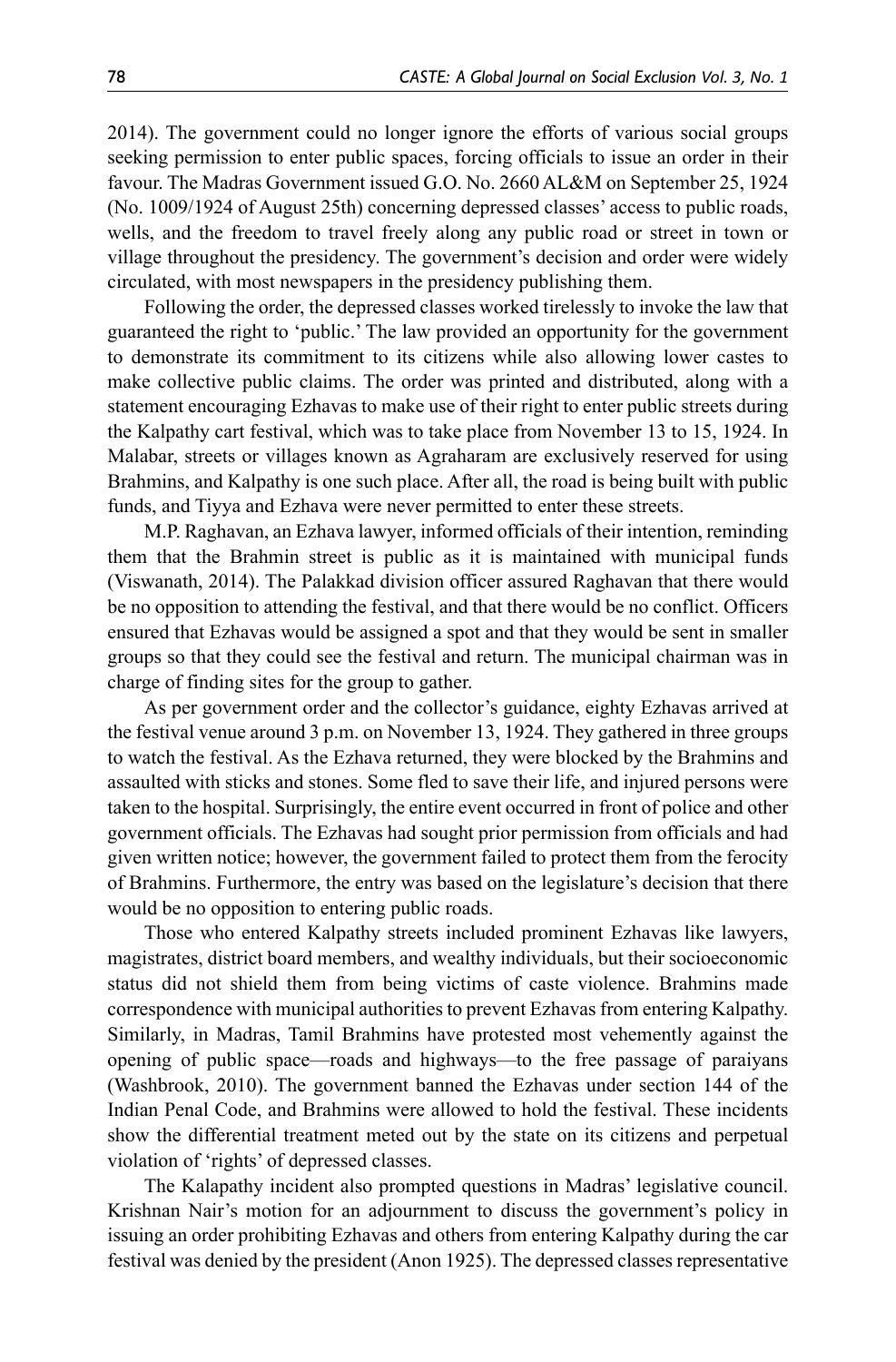R. Veerain raised the issue in the legislative council, care of which the Kalpathy disturbance gained political dimensions. C.P. Ramaswamy Iyer, the member in charge responding to the questions said:

*the order was to have effect only during the car festival; that it was not intended to question the right of any community to enter the public highways and was only to preserve law and order. The Government left the matter to the discretion of local official, The Government were satisfied that there were possibilities of disturbances at that time at Kalpathy necessitating the promulgation of such an order. The government policy was always to maintain the principle that every one of His majesty's subjects had the rights to pass through the public highways, but they held that where the rights pertained to a particular road, it had to be established by regular judicial proceedings'.*

The issue is that if the government truly wanted to ensure that everyone has equal access to public spaces, why would it advocate for rights to be established through litigation? The government's refusal to interfere gave savarna violence legitimacy. The Ezhavas' unwavering belief that they could only be liberated under colonial rule is now being called into question. Such an unconcerned government response exemplified 'Brahman Raj,' or Brahmin-British collaboration (Price, 1989). The colonial government always acted in the interests of the upper castes, ensuring the upper castes' dominance (Hardgrave, 2006).

The Kalpathy incident sparked a mixed reaction in many parts of the country. T.K. Madhavan, SNDP Secretary and Swami Sathyavruthan visited Palakkad to initiate reconciliation steps, consulted local leaders, condemned the incident and sought resolutions. Since the fight against untouchability has become a concern for the Congress, five hundred caste Hindus gathered in Akathethara, the seat of the Palakkad Rajas, to condemn the incident. Sadasiva Iyer, a liberal brahmin, of Hindu Samajam, Dharmika Brahmana Sangha, summoned a meeting in Madras at YMCA Hall on November 1924. Consultations were also held in the last week of December 1924 at Kozhikode and at Calicut Bank on 20 November 1924.

Around this time, several presidency districts reported depressed classes revolting against social disabilities (Armitage, 1921). The lower castes adopted litigation to establish their rights on numerous occasions. The lower castes continued to fight for civil rights, but importantly none of these struggles gained significant support from Gandhi or the Congress. As Ambedkar contends, untouchables had initiated satyagraha movement to establish their right to draw water from public well and enter public temples (Ambedkar, 1946). Between 1924 and 1930, Gandhi and the Congress do not appear to have taken any significant measures toward the abolition of untouchability, nor do they appear to have undertaken any projects that would benefit untouchables.

Kalpathy incident triggered intense debate among Ezhavas on religious conversion. The Moplah Revolt and the struggle in Kalpathi have created the fear of 'religious conversion' all over India. As a result, South Malabar attracted the attention of Hindu reform leaders, religious organisations, particularly Shuddhi and Sangathan movements (Congress, 1924; Gupta, 1998; Natarajan, 1925c). The Hindu organisations realised the 'vast field for the work of social uplift in Malabar for those interested in the elevation of the depressed classes' which will avoid conversion of avarnas to other beliefs (Natarajan, 1925b).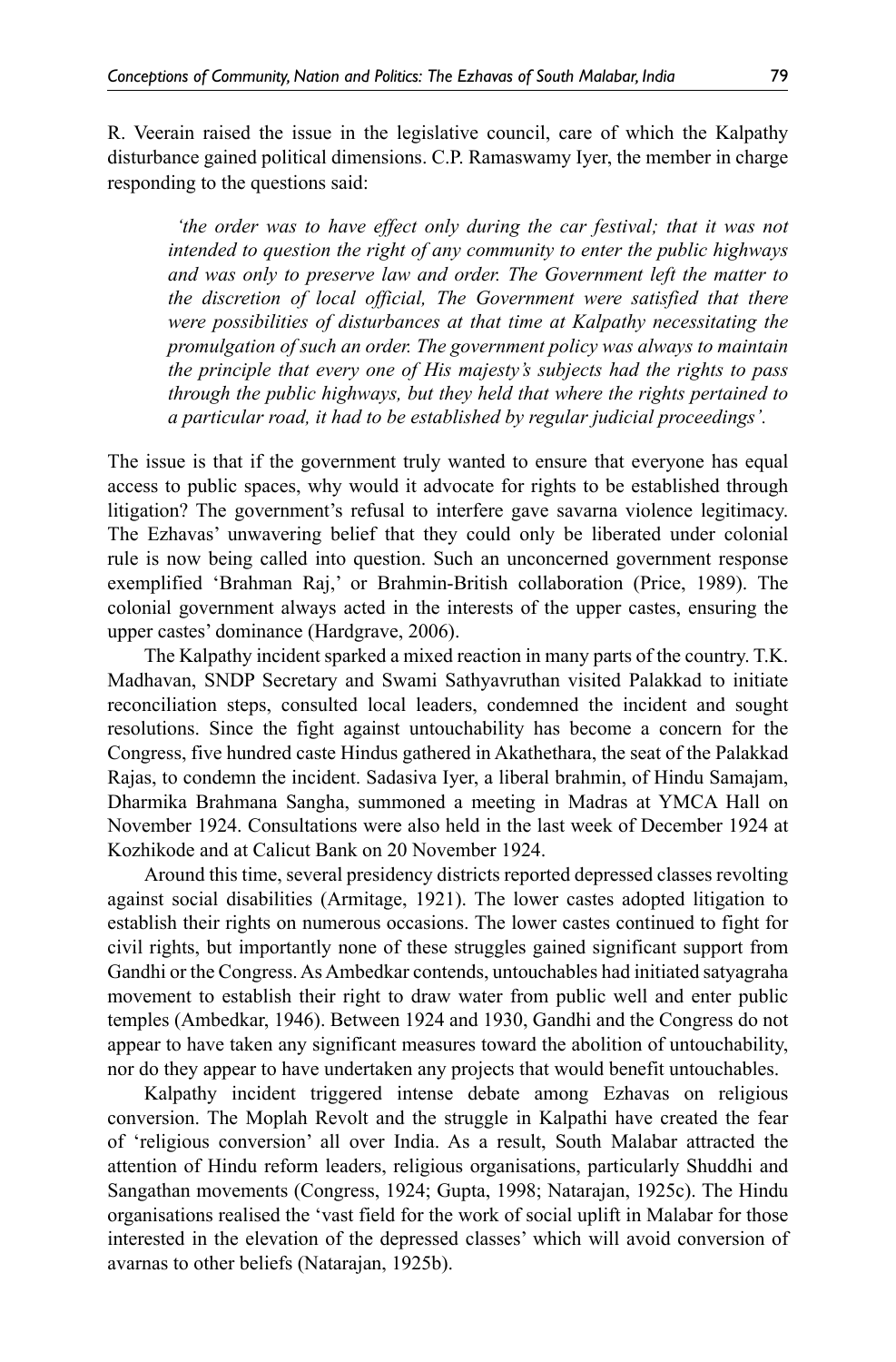The Hindu Mahasabha stressed the need of self-defence training since the Moplah revolt. The Hindus were militarised by forming a 'citizen army' of a thousand people in Palakkad to defend the town from possible rebel Moplah attacks (Vaze, 1921). The Arya Samaj began organising reconversion to bring back those who had converted to Islam shortly after the revolt. These events in South Malabar demonstrate the depths of Hindu anxiety, and how that anxiety was channelled into a military-style spectacle. The positioning of certain gender symbols, pictures, and themes helped to establish and discuss the identity of Hindus (Gupta, 1998). The various expressions of the extremist Hindu community, have historical roots, particularly during the colonial era.

The Arya Samaj took advantage of the situation in Kalpathi, hurriedly their activists begin to work. Gradually Ezhavas started joining Arya Samaj as a last resort to escape from untouchability, formed sabhas and opened a branch in Palakkad. Twelve Ezhava Arya Samajis walked through Kalpathy Agraharam on October 31, 1925, along with Arya Samajam worker Brahmachari Vedhabandhu. Upon seeing them, around two hundred Brahmins came, pelted stones and sticks on them, an Ezhava received a lathi cut on the head and a Brahmin youth was stabbed (Natarajan, 1925d). The Madras Non-Brahmin Confederation conference held at Madras on 19 December 1925 passed resolutions 'condemning the action of the authorities in prohibiting the entry of untouchables and Arya Samaj converts into the streets of Kalpathy'(Mitra 1925). Upper caste outrage, aggression and disdain are not limited to Malabar. Frykenberg portrays Tamil Brahmins' indignation at the proselytizing practices of Christian missionaries in Madras (Frykenberg, 1981).

At a time of significant threat, in November 1925, the police informed Arya Samajis that they did not have any opposition against them entering Kalpathy street and sent two police officers to guard the street. Officials cautioned the Brahmins that no one could prevent Arya Samajis from entering Kalpathy. The Brahmin street continued to be a stage for the restoration of self-respect of Ezhavas even one year after the main struggle. The Ezhavas wearing the holy thread entered Kalpathy as they desired, through this method (Anon 2002). In the meantime, Arya Samaj organiser, president of Bharatiya Hindu Shuddhi Sabha, Shraddhanand went Sivagiri to meet Narayana Guru (Sanoo, 2018).

Arya Samaj joined Kerala crusades mainly to encourage low castes to maintain their Hindu identity (Heimsath, 1978). Shraddhanand is someone who, after the Malabar Rebellion, turned to shuddhi and the reclamation of the untouchables. Throughout 1922, he negotiated with Congress to provide financial help for his schemes. Only after Congress had refused to engage in the movement did he renounce his affiliation with Congress and turn to the Mahasabha (Gordon, 1975).The crux of the Hindu Sangathan expression was that Hinduism and its ideal representations should be given priority in the nation building agenda of Congress (Ghosh, 1994). Lala Lajpat Rai contributed to Shradhanand a portion of funds collected for anti-untouchability work (Natarajan, 1925a).

 The activities of Arya Samaj in Kerala had created a furore, and they faced opposition from orthodox Hindus. Sradhanandh's quick visit underlines the fact that Arya Samajis had succeeded in getting Narayana Guru's silent approval for their work (Sanoo, 2018). When Guru was asked to send out a statement in favor of Arya Samaj, Guru said he had no opposition. Caste Hindus, however, could not accept Arya Samaj's interference and approached the court. P.C. Sankaran, an Ezhava convert to Arya Samaj was charged for defiling worship place and insulting the Brahmins by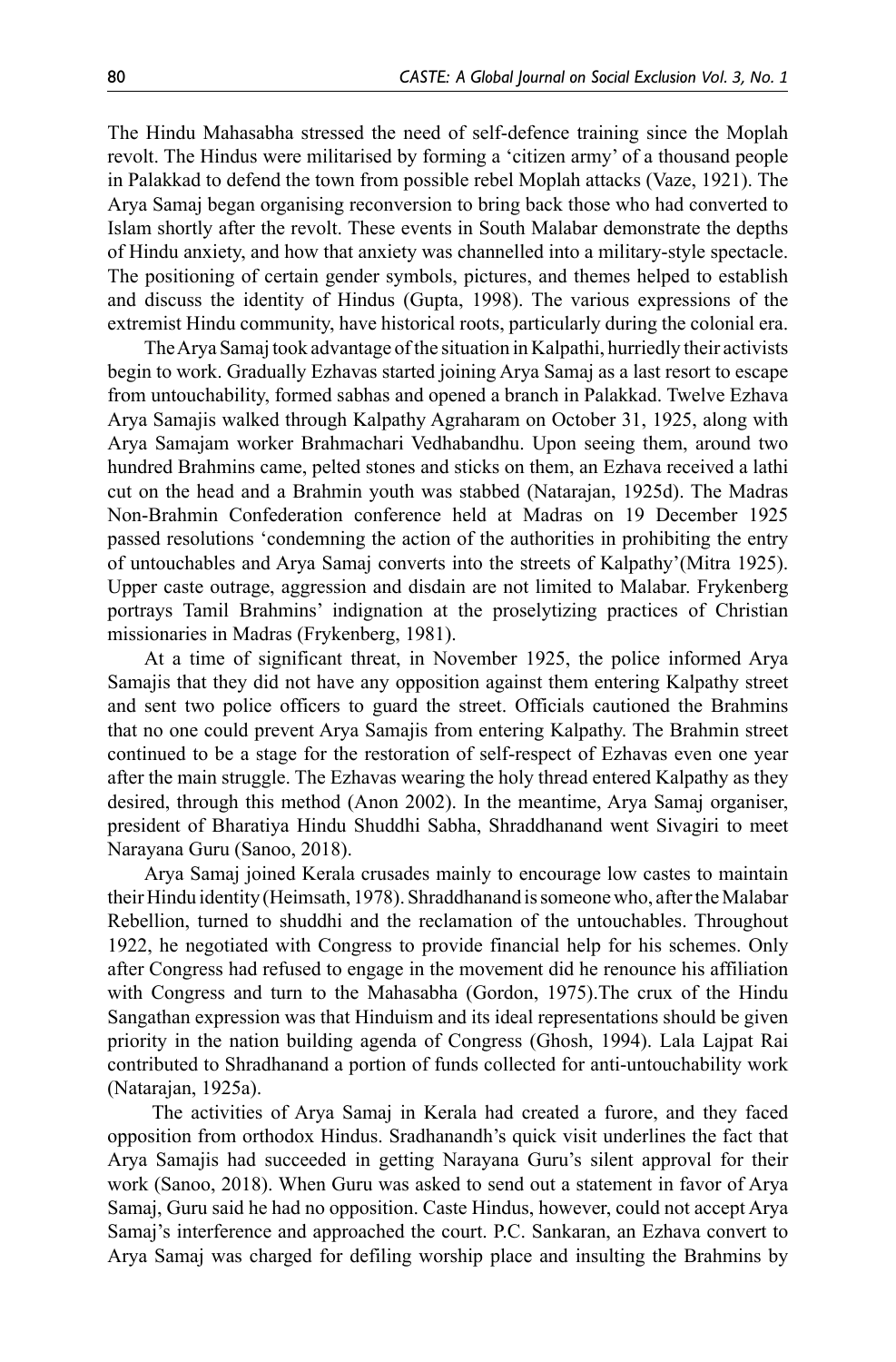entering within the polluting distance of Laxminarayan temple. This case ended in his acquittal, ultimately. The quashing of this case, clearly proves that the Ezhavas on becoming converts to Arya Samaj drop their 'theendal' and therefore cease to be polluting castes. This solved the problem of Ezhava converts to Arya Samaj, but not that of unapproachability.

This entire performative, involving orthodox Brahmins, Arya Samaj, and the converted Ezhavas, shows just how religious symbols and narratives have become a critical platform for the reinforcement of upper-caste dominance and group identities (Gupta, 2011). Finally, Arya Samaj had obtained a ruling from the High Court of Madras that all members of the public have equal rights in public streets and that one segment of society cannot exclude another section from using public roads. Though the old notion of communal space and hereditary privilege fades, and more refined ideas of "human" and "public" emerging, Shuddhi did 'protect' Hindus (Frykenberg, 1981; Hardiman, 2007).

# **The Aftermath of Kalpathy Struggles**

Given the influence it has had on the social and political sphere, we should cautiously consider the implications of the Kalpathy struggle. Around a hundred Ezhavas converted to Christianity, Arya Samajam, and Islam, infringing on Hindu social order and Brahmin hegemony. Twenty of them converted to Christianity, while the other sixty joined the Arya Samajam. At the end of the two-year-long struggle, the robust stance of the Brahmins miserably failed, along with Christians and Arya Samajis, Hindu Mahasbha, many Ezhavas gained right, freedom to enter Kalpathy agraharam street (Natarajan, 1925e). The Ezhavas who had been converted to Christianity for entry into Kalpathy returned to the community. Just a few of them remained with Christianity and Arya Samajam.

The Arya missionaries warned Ezhavas about the dangers of adopting foreign religions and pushed them to struggle for their rights within Hinduism (Natarajan, 1926). The Hindu leadership was concerned by the deliberations and initiation of the proselytization activity, and devised several methods to prevent more conversions. Social reform movements sought solutions within Hinduism rather than turning to other religions; even minor deviations were not tolerated. Thus, most converts faced strong opposition from society and family members, and were frequently shunned by the community. After all, they were afraid to fight for equality as their lands were controlled by the upper castes, making resistance and confrontation hard. Resources are vital as it gave oppressed and marginalized people with new institutions and political agency, enabling new discourses for social transformation (Mohan 2006).

#### **The Quest for Liberation-Religious Conversion**

In theory, Ezhavas' attempt was not to discover a new type of piety, of worldview, to live according to a distinct religion, or to embrace a new religion. The main aim of religious conversion was to achieve liberation from caste harassment, and this was the primary purpose of the entire debate on conversion. They argued that it would be better to convert to another religion than expecting the Madras government to implement orders for right to travel, and conversion should be the non-violent policy towards caste Hindus (Chami, 1936).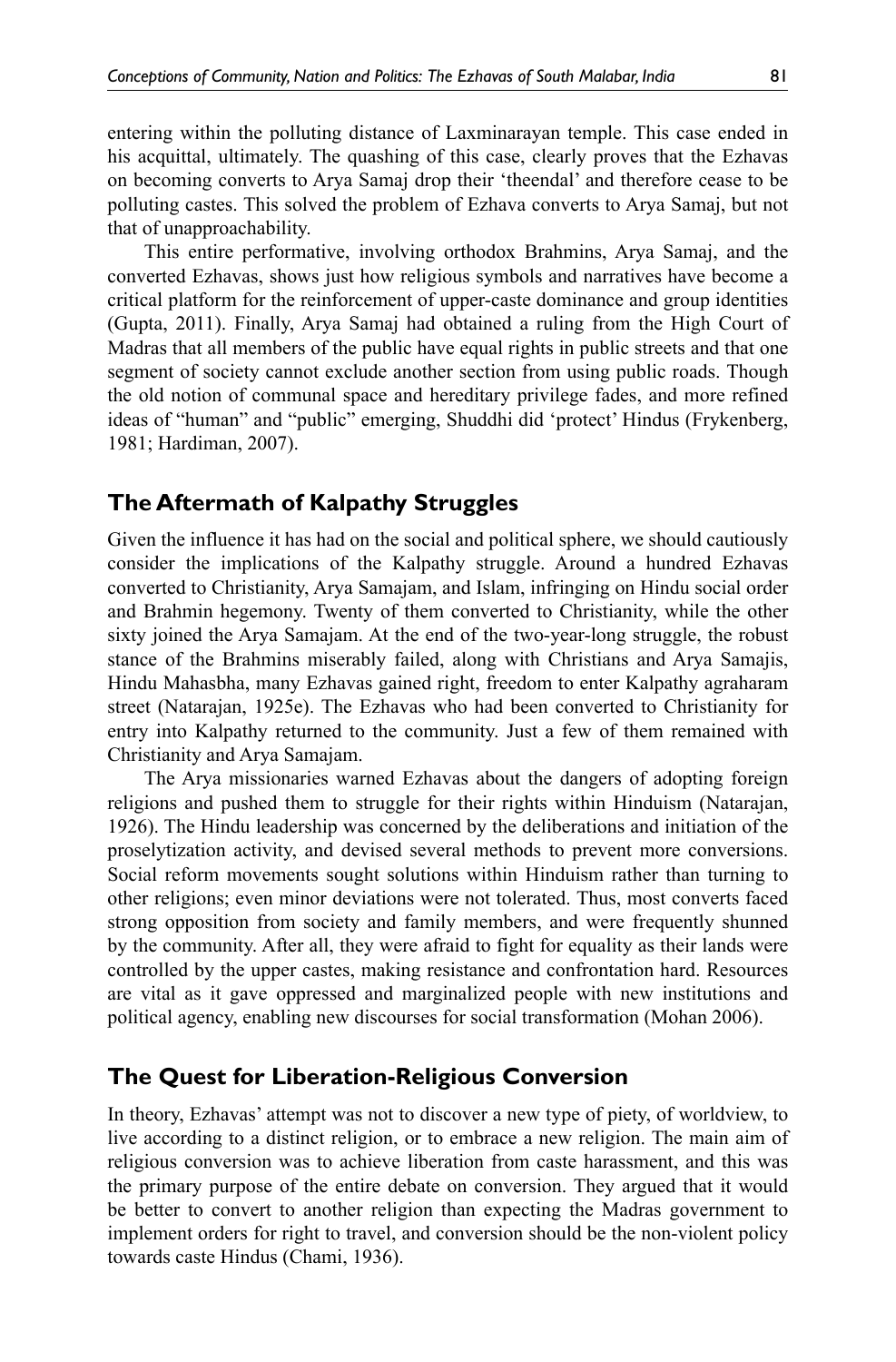Sahodaran Ayyappan, while reacting to Kalpathy rejected the Gandhian position of 'saving caste even for the removal of untouchability' (Gandhi 1927, 1934, 1998). Though stressing Buddhism as the most effective way to annihilate caste, he advised Ezhavas to follow Narayana Guru's 'one caste one religion' priciples. Rao Saheb Ayathan Gopalan, Brahma Samajist, reminded Ezhava Samajam secretary that those who want to convert to Christianity should not be doing self-deception. Hindu Maha Sabha Secretary Aandha Priyan cautioned that the number of other religions is increasing through conversion.

In Kannanur, the Ezhavas hosted a conversion sabha, in which religious leaders spoke on each religion and Ezhavas were invited to their faith. K.T. Madhavan had the opinion that religious conversion is inevitable. A five-member committee was formed for campaigning in favour of religious conversion. In April 1925 four persons converted to Christianity and changed their names. Thirty people converted to Christianity and entered Kalpathy agraharam street shortly after.

Although, the Madras Presidency had the largest number and variety of Christians in British India, Basel Evangelical Mission (BEM), St Sebastian Church, Melarcode Syrian Catholic were the only Christians in Palakkad. From 1902 onwards it came under the Bishop of Coimbatore, a mostly Tamil-speaking congregation and BEM was under the control of the whites. Finally, the priests of the Marthoma Church from Travancore came to Palakkad and baptized Ezhavas (John, 1998). Staying at Thenkurissi Pandiyottu Kalam, priests of Marthoma Syrian Church began their work from 1926. They spread the gospel through house visits, individual or open meetings, distributing pamphlets and bible copies in many places. With the relentless coaxing by the priests, nine men and two women took baptism and entered the Marthoma Church in October 1926. Women volunteer groups were formed to work with women, taking into account the cultural traditions of Palakkad. In between October 1926 to 1932, about fifty-two individuals, including men and women, took baptism, became Christians under the Marthoma Church. All these baptized individuals were publicly known personalities and affluent landlords, and maintained a high economic status.

In addition, people have also been converted to Islam on numerous occasions since 1926. Kesavan, brother of E.K. Chami, changed to Abdul Razak. However, in Palakkad Taluk, only four Ezhavas had converted to Islam. There existed a strong belief among the Ezhavas that they were originally Sinhalese from Ceylon. C. Krishnan of Mithavadi, Ayyakutty Judge of Thrissur, K. Ayyappan of Kochi, C.V. Kunjiraman Travancore had already embraced Buddhism (Sanoo, 2018). Six Buddhist groups visited Malabar in between 1918 and 1935. The Buddhist mission was operational in a few amsams of Palakkad Taluk. Kannannur Buddha Samajam had organised a huge meeting in 1924. About fifty individuals took Pancha Sheelam at Thachangad Buddha religious meeting. Later, Palakkad Buddhist mission formed by joining small units (Chami, 1936). By this means, the oppressed discovered a new religion in opposition to mainstream religious discourses. The features of a new religion of oppressed take shape according to the life situation, as a new interpretation, deliberate appropriation, modification, or outright rejection of old beliefs (Aloysius, 1998b).

# **In Gandhi, seeking refuge**

Spiritual and political questions of the Ezhavas remained unsolved even after their conversions and long struggles. Gandhi, for example, received two delegations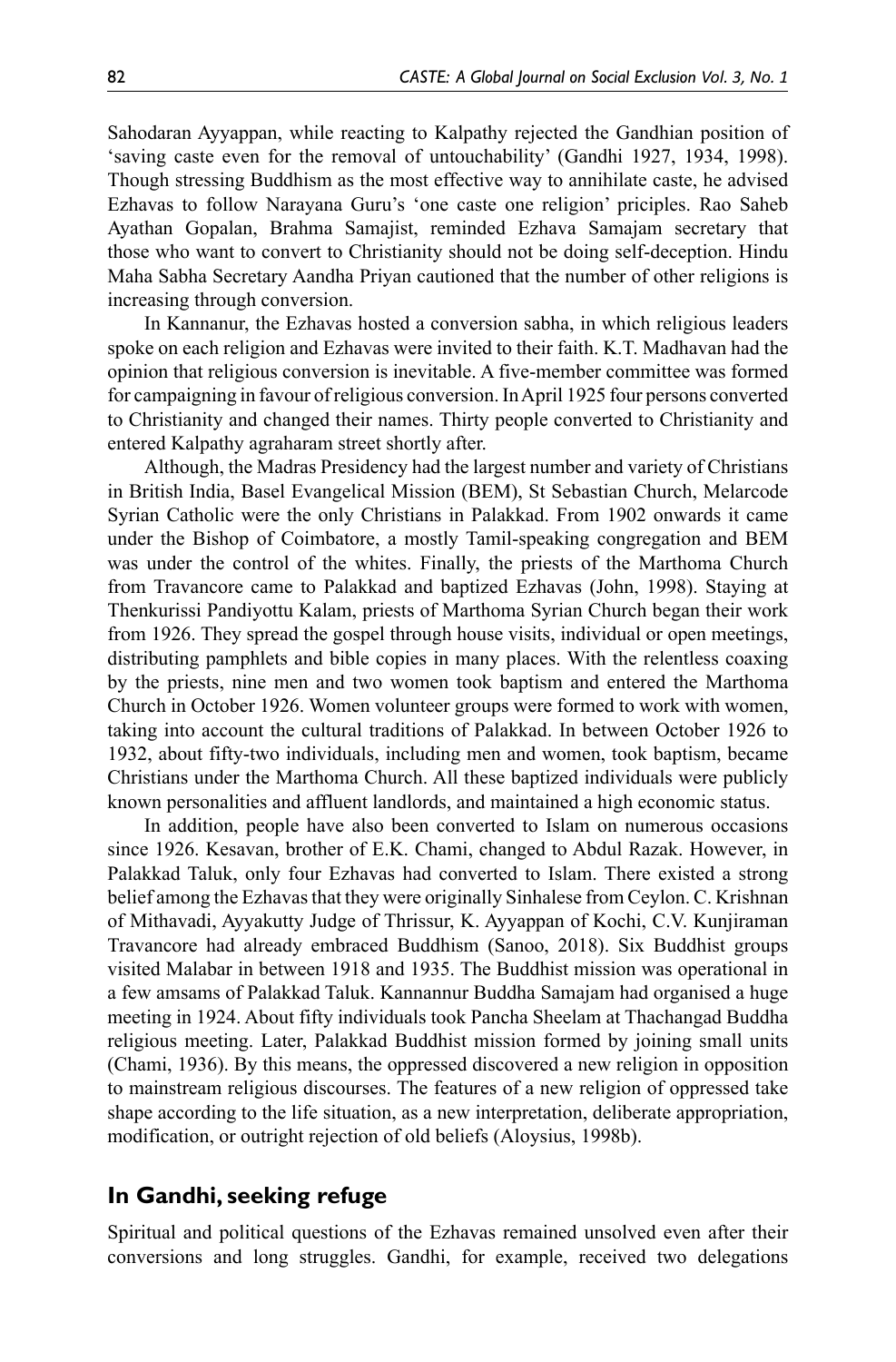during his Ezhuvas, led by Sukumaran, T.M. Chamiappan, and P.C. Gopalan. When the Ezhavas inquired about accepting other religions as a solution to their problems, Gandhi told them to stay in the Hindu fold, fight, and find solutions through the Hindu Mahasabha. Gandhi had no opposition to the joining of Ezhavas to Arya Samaj or Brahma Samaj. While Gopalan argued that the redemption of his group lies either in conversion to other faiths or in non-participation in the fight for swaraj, however, the Ezhavas wanted to know whether a purified Hinduism would be possible. Gandhi's response was 'yes', and he said that he wasn't going to be a Hindu and he couldn't survive (Gandhi, 2000b).

Gandhi's conviction was that untouchability was foreign to Hinduism, and as reformers were seeking to eradicate the 'blot' of untouchability, that conversion was no solution (Gandhi, 2000a). The program of swadeshi, in addition to boycotting foreign goods, stood for the safeguarding of traditional institutions and "Hinduism" from Christian missionary work (Gandhi, 1967; Mallampalli, 2004). Gandhi believed that 'India stands in no need of conversion from one faith to another,' warned against 'denationalisation,' and argued that 'the great faiths of India' are sufficient for nationbuilding (Gandhi 1959, 1969). Though Gandhi recognised untouchability as a crime against God, he assumed that it would end if upper caste attitudes changed (Gandhi 1921, 1933, 1939). This Gandhian stance on caste had far-reaching implications for the anti-caste struggle in India. The quest for the potential of spiritual salvation, moral upliftment, non-Hindu self by conversion was effectively trampled on by Shuddhi, Sangathan, and Gandhian social reform. Reformed Hinduism, and the overarching force of nationalism, conquered dissenting nationalities, crushing all lower caste resistance.

## **Towards a Theory of Anti-Caste**

Communities seeking upward mobility often have rejected their subjugated position and created a new history. Instead of placing Brahmin authority at the centre, they questioned the very foundation upon which Brahmin power was built. For instance, Jyotirao Phule recreated Maratha history by narrating a story about Aryan invaders seizing power from the native Kshatriyas, and targeted the divine authority of Brahmin (O'Hanlon, 2002) (Phule and Deshpande, 2002). Iyothee Thass argued about Tamil Buddhist history in relation to the Parayas' caste status (Ayyathurai, 2011; Rajadurai and Geetha, 1998). Dr.Palppu, co-founder of the SNDP, had made an attempt to write Ezhava history. Despite the fact that many people attempted to write, he found it unworthy of publication (Kumar, 2014). Influential Ezhava thinkers, including Palpu, held that Ezhava had originated from the Buddhists of Ceylon.

In Ezhava Charithram (1936), Elamandham Chami articulates that Ezhavas are Buddhists. To support this claim, he compared Ezhavas of Malabar and Sinhalas of Ceylon based on socio-cultural similarities, physical appearances, and religious faith (Buddhism). He goes on to say that by disobeying the Brahmins, the Ezhavas were forced to accept a low social status, gave up their ancient religion, and began worshipping Hindu religious sacraments, causing their ancient religion to fade away. He rationally rejects Hinduism and caste hierarchy by invoking a Buddhist past. Chami also wrote a treatise on Buddhist religious practises called 'Buddha Dharma Pradeepam' (1931), which aimed to popularise Buddhism. In 1931, Odannur Chathu,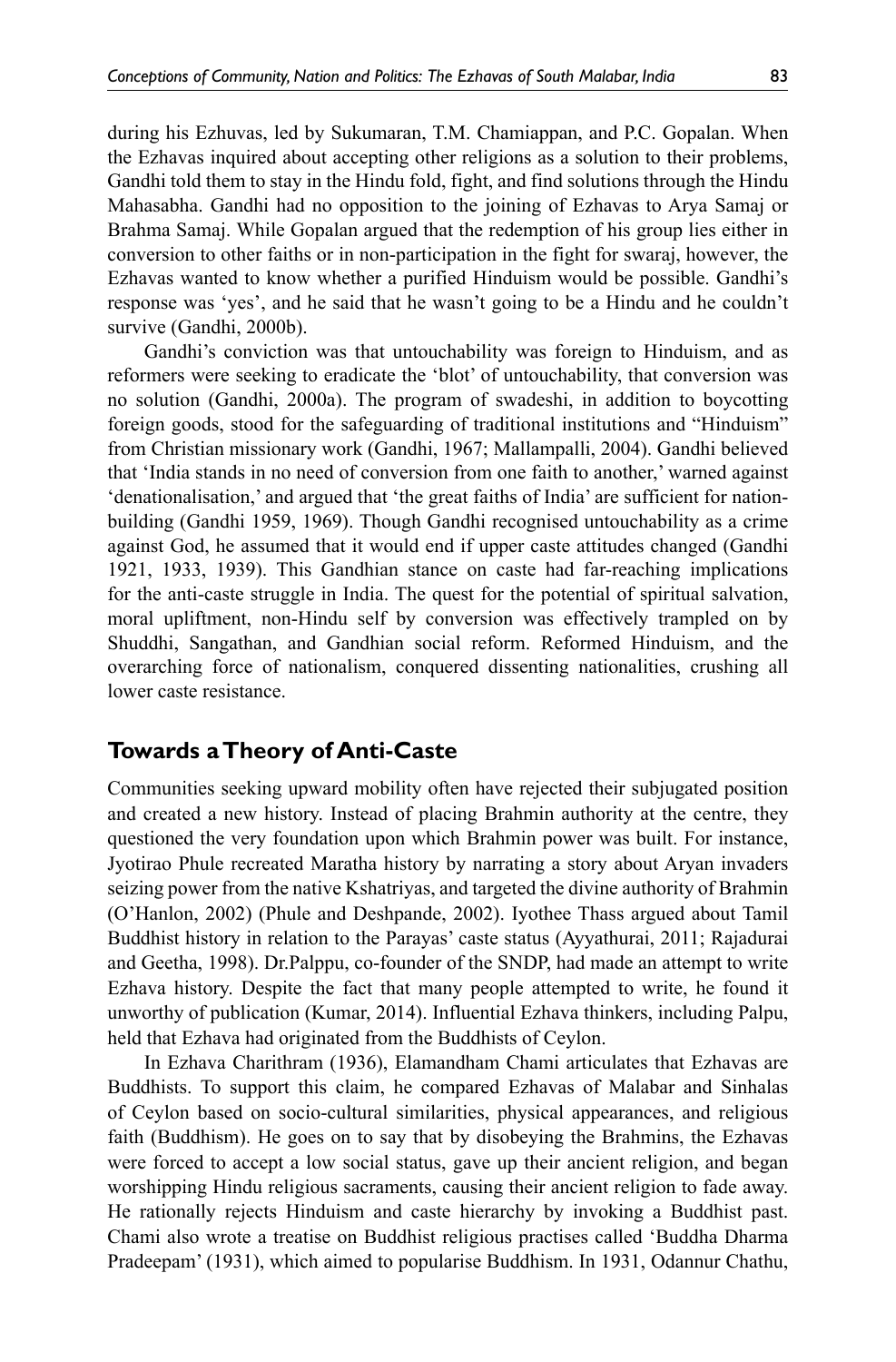an Ezhava sanskrit scholar wrote Jathidaithyaari. Chathu expertly deconstructs the cunning within texts like Manusmrithi, proving that knowledge is a universal right, using a dialogical method. He rejects sacred books because it contradict humanity's core values of equality and fraternity (Chathu, 1931). By narrativizing and invoking the past, these writings advanced an anti-caste worldview centred on fraternity and equality, which also transformed into new practises and discourses (Mohan, 2006). Both rejecting Indian lineage and invoking foreignness are attempts to distance oneself from the Hindu social order. These utterances effectively dissected upper caste dominance and its ideology, despite its limited scope.

# **Conclusion**

There is a large body of literature about Ezhava movement. Filippo and Caroline Osella have argued that 'modernity together with a generalised commitment to progress, appears as integral to Ezhavas' self-defined identities, embedded in community identity' that was forged through the long process of reforms and mobilisation (Osella and Osella, 2000). This article also depicts the long process of mobilisation and reforms aimed at fostering a sense of 'samudhayam,' or community, rather than creating ethnic identity. Dominant paradigms like ethnicization and sanskritization narrow the extent of exploring diverse claims of lower castes in various regions. Caste oppression, the desire for new opportunities brought about by colonial modernity, and the aspiration for a fair share of social wealth and power drove the Ezhavas to get organised. The Ezhava movement kept its developmental agenda while becoming largely a political movement. Though conversion was once a hot topic in the mid-1930s, the religious question faded as the Izhavas achieved several of their objectives. Members of the movement were drawn to new secular ideals of socialism and Marxism as part of their continual battle for equality (Jones, 1989; Menon, 1994). The Congress was slow in adopting the lower castes. Caste, region, class, and religion, along with their issues, were not incorporated into the abstract and homogeneous nationalism (Mannathukkaren, 2022).

Lower castes tried to restructure and broaden the public sphere by articulating the fundamentals of anti-caste ideology, the imaginations of nation, community, and sociality. The existing framework of knowledge, ideology, performative aspects linked to caste has been challenged. The alleged dominance of brahmins has been questioned by prudently constructed counter-narratives. They aimed at the construction of an 'alternative public' and public opinion through publishing and history writing. While the Hindu reform movements sought to create a unified Hindu identity, the Ezhava campaign was adamantly opposed to the creation of a homogeneous Hindu community. It is argued that lower caste politics in Kerala differs significantly in ideology and political orientation and had not followed a single trajectory. Lower caste assertions appears to be inherently linked with existential conditions and specific location of castes in the hierarchy. Thus, these instances are uneven and many-sided. I contend that Ezhavas' assertions imply the presence of an "autonomous anti-caste movement" in the South Malabar region. The anti-caste movement necessitates critical analysis because the politics it articulated is as important as the anti-caste ideology.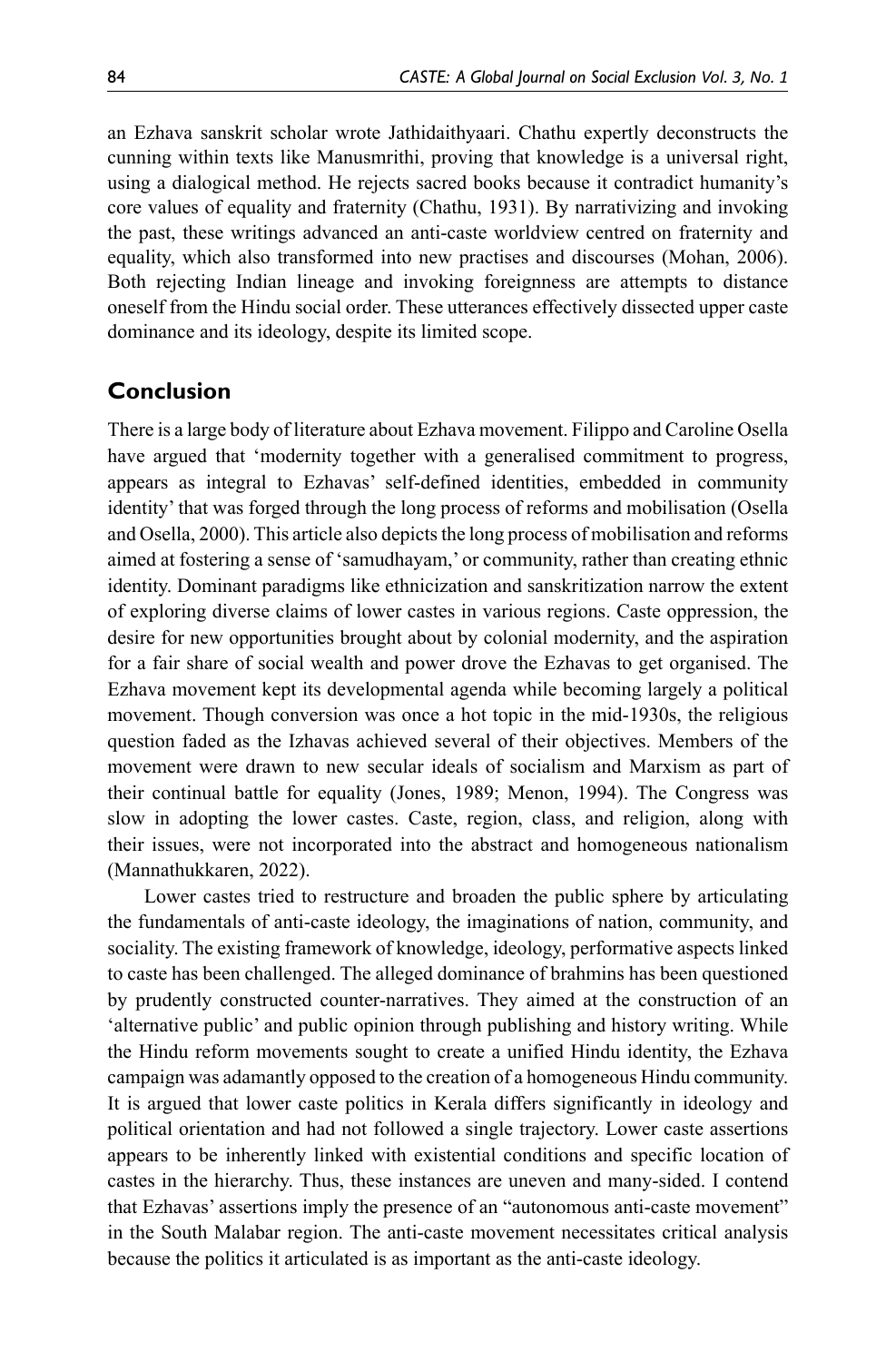#### **References**

Aiyyappan, A. (1965). *Social revolution in a Kerala village*. Bombay: Asia Publishing House.

- Alexander, P.C. (1949). *Buddhism in Kerala*. Annamalainagar: The Registrar Annamalai University.
- Aloysius, G. (1998a). *Nationalism without a nation in India*. New Delhi: Oxford University Press.

 $-$ . (1998b). *Religion as emancipatory identity: A Buddhist movement among the Tamils under colonialism*. New Delhi: New Age International.

- Ambedkar, B.R. (1946). *What Congress & Gandhi have done to the Untouchables*. Delhi: Gautam Book Center.
- Anon. (1925). "Proceedings of the Madras Legislative Council." 22.

Anon. (2002). "John Kitta Smaranika."

- Armitage, F. (1921). *Report on the administration of the police of the Madras Presidency for the year 1921*. Inspector-General of Police, Madras.
- Arnold, D., R. Jeffrey, and J. Manor. (1976). Caste associations in South India: A comparative analysis. *Indian Economic & Social History Review* 13(3), pp. 353–73.
- Ayyathurai, Gajendran. (2011). Foundations of anti-caste consciousness: Pandit Iyothee Thass, Tamil Buddhism, and the marginalized in South India. Ph.D Thesis, Columbia University.
- Baden-Powell, B.H. (1892). *The land systems of British India, Volumes 1-3, 1990 Reprint*. Delhi: Low Price Publications.
- Bailey, F.G. (1963). Closed social stratification in India. *European Journal of Sociology* 4(1), pp. 107–24.
- Bailey, Frederick George. (1957). *Caste and the economic frontier: A village in Highland Orissa*. Manchester: Manchester University Press.
- Balachandran, Aparna. (2019). Petitions, the city, and the early colonial state in South India. *Modern Asian Studies* 53(1), pp. 150–76.
- Basu, Raj Sekhar. (2011). The making of Adi Dravida politics in early twentieth century Tamil Nadu. *Social Scientist* 39(7/8), pp. 9–41.
- Bayly, C.A. (1999). *Empire and information: Intelligence gathering and social communication in India, 1780-1870*. Cambridge: Cambridge University Press.
- Buchanan, Francis. (1988). *A journey from Madras through the countries of Myosore,Canara and Malabar*. Madras: Asian Educational Services.
- Chami, E.K. (1936). *Ezhava Charithram*. Palakkad.
- Chandramohan, P. (1987). Popular culture and socio-religious reform: Narayana Guru and the Ezhavas of Travancore. *Studies in History* 3(1), pp. 57–74.
- Chathu, Odannur. (1931). *Jathidaithyaari Enna Civil Vyavaharam Printed*. Thrissur: Bharatha Vilasam Printing Press.
- Chatterjee, Partha. (1986). *Nationalist thought and the colonial world: A derivative discourse?* London: Zed Books.
- Cohn, Bernard S. (1996). *Colonialism and its forms of knowledge: The British in India*. Princeton, N.J.: Princeton University Press.
- Cohn, Bernard S., and Ranajit Guha. (1987). *An Anthropologist among the Historians and Other Essays*. Delhi: Oxford University Press.
- Congress, Indian National. (1924). Report of the thirty-eighth Indian National Congress held at Cocanada on the 28th, 29th, 30th and 31st December 1923 and 1st January 1924.
- Day, Francis. (1863). *Land of the Perumals or Cochin: Its past and its present*. Vepery Madras: Gante Brothers.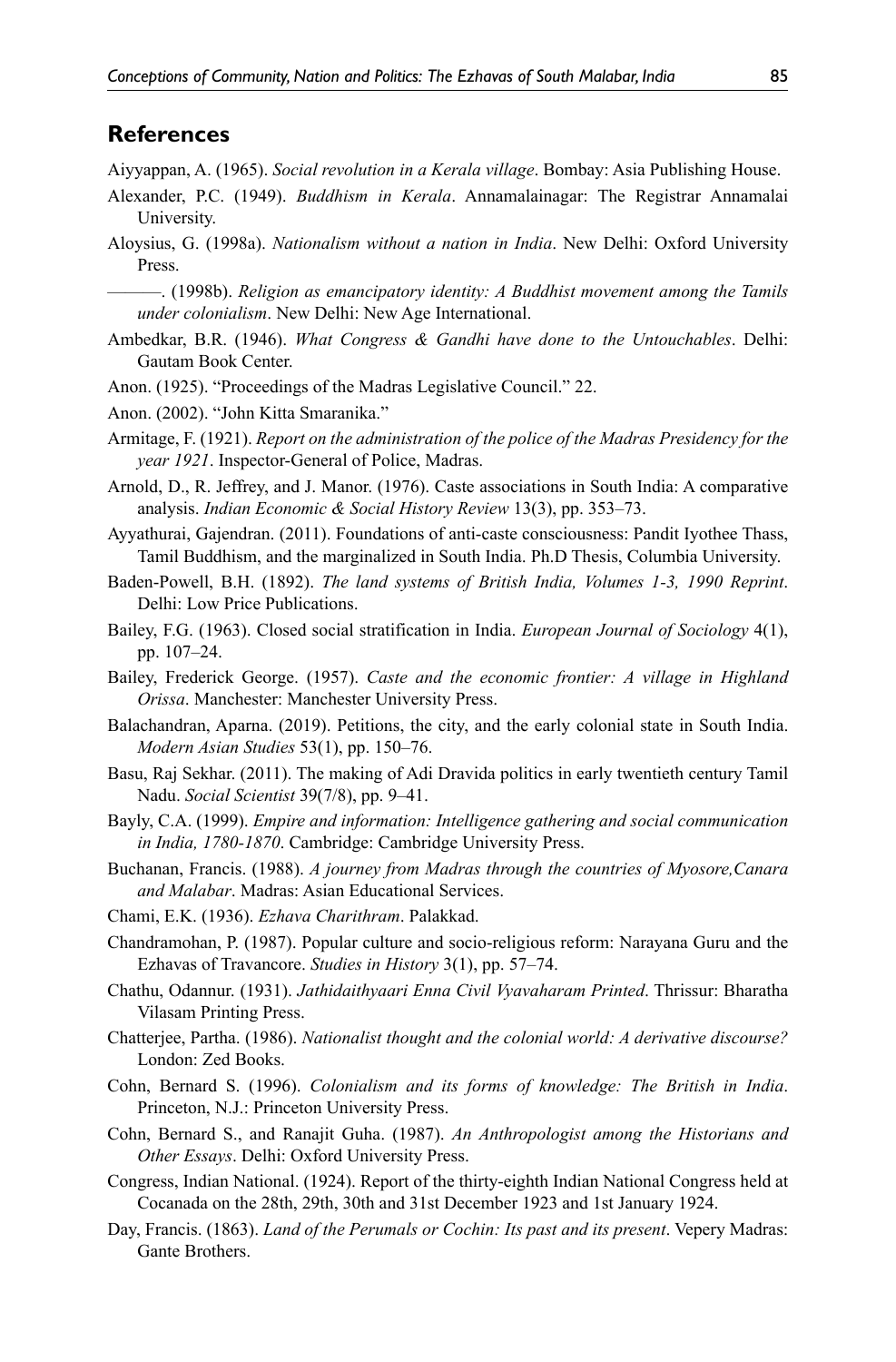- Dirks, Nicholas B. (2001). *Castes of mind: Colonialism and the making of modern India*. New Jersy: Princeton University Press.
- Edney, Matthew H. (2009). *Mapping an empire: The geographical construction of British India, 1765-1843*. Chicago/London: University of Chicago Press.
- Freitag, Sandria B. (1989). *Collective action and community: Public arenas and the emergence of communalism in North India*. Berkeley: University of California Press.
- Frykenberg, R.E. (1981). On roads and riots in Tinnevelly: Radical change and ideology in Madras Presidency during the 19th century. *South Asia: Journal of South Asian Studies* 4(2), pp. 34–52.
- Fuller, C.J., and Haripriya Narasimhan. (2010). Traditional vocations and modern professions among Tamil Brahmans in colonial and post-colonial South India. *The Indian Economic & Social History Review*, 47(4), pp. 473–96.
- Gandhi, Mahatma. (1959). *What Jesus means to me*. Vol. 9. Navajivan Publishing House Ahmedabad.
- ———. (1967). *The gospel of swadeshi*. Bharatiya Vidya Bhavan.
- ———. (1921). *Young India*, January 19.
- ———. (1927). *Young India*, October 20.
- ———. (1933). The Fast. *Harijan*, July 8.
- ———. (1934). *Harijan*, September 28.
- ———. (1939). The crime of Untouchability. *Harijan*, September 23.
- ———. (1969). *The collected works of Mahatma Gandhi*. Vol. 32. Publications Division Ministry of Information and Broadcasting Government of India.
- ———. (1998). *My Varnashrama Dharma*. Bharatiya Vidya Bhavan.
- ———. (2000a). *Collected works of Mahatma Gandhi*. Vol. 21. New Delhi: Publications Division Ministry of Information and Broadcasting Government of India.
- ———. (2000b). *The collected works of Mahatma Gandhi.* Vol. 40. New Delhi: Publications Division Ministry of Information and Broadcasting Government of India.
- Ghosh, Papiya. (1994). The virile and the chaste in community and nation making: Bihar 1920's to 1940's. *Social Scientist*, pp. 80–94.
- Gordon, Richard. (1975). The Hindu Mahasabha and the Indian National Congress, 1915 to 1926. *Modern Asian Studies* 9(2), pp. 145–203.
- Gupta, Charu. (1998). Articulating Hindu masculinity and femininity: 'Shuddhi'and 'Sangathan' movements in United Provinces in the 1920s. *Economic and Political Weekly*, pp. 727–35.
- ———. (2011). Anxious Hindu masculinities in colonial north India: "Shuddhi" and "Sangathan" movements. *Cross Currents* 61(4), pp. 441–54.
- Hardgrave, Robert L. (2006). *The Nadars of Tamilnad: The political culture of a community in change*. New Delhi: Manohar Publishers.
	- ———. (2007). Purifying the nation: The Arya Samaj in Gujarat 1895–1930. *The Indian Economic & Social History Review* 44(1), pp. 41–65.
- Heimsath, Charles H. (1978). The functions of Hindu social reformers—with special reference to Kerala. *The Indian Economic & Social History Review* 15(1), pp. 21–39.
- Innes, C.A. (1997). *Malabar Gazetteer Vol 1 and 2*. Thiruvananthapuram: Kerala Gazetteers.
- Irschick, Eugene F. (1994). *Dialogue and history: Constructing south India, 1795-1895*. Berkeley: University of California Press.
- Jaffe, James A. (2019). The languages of petitioning in early colonial India. *Social Science History* 43(3), pp. 581–97.
- Jaffrelot, Christophe. (2003). *India's silent revolution: The rise of the lower castes in North India*. New York: Columbia University Press.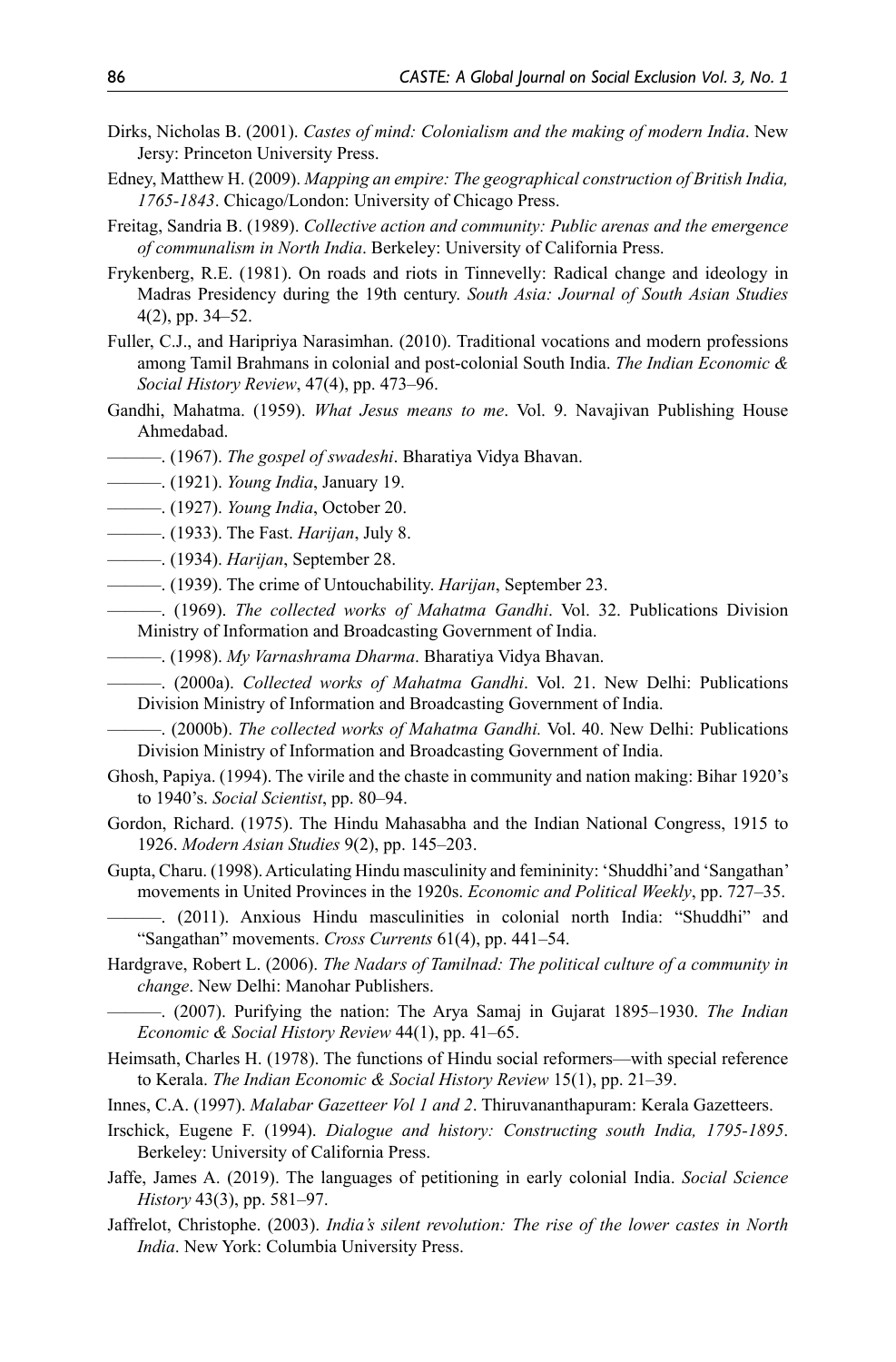- Jeffrey, R. (1974). The social origins of a caste association, 1875–1905: The founding of the SNDP Yogam. *South Asia: Journal of South Asian Studies*, 4(1), pp. 39–59.
- Jeffrey, Robin. (1977). A note on the Malayali origins of anti-Brahminism in South India. *The Indian Economic & Social History Review* 14(2), pp. 255–68.
- John, Thomas A. (1998). *Olive Mount P.O*. Palakkad.
- Jones, Kenneth W. (1989). *Socio-religious reform movements in British India*. New York: Cambridge University Press.
- Kumar, Dharma. (1992). *Land and caste in South India*. Delhi: Manohar.
- Kumar, Udaya. (1997). Self, body and inner sense: Some reflections on Sree Narayana Guru and Kumaran Asan. *Studies in History* 13(2), pp. 247–70.
- ———. (2014). Dr. Palpu's Petition Writings and Kerala's Pasts. New Delhi: Nehru Memorial Museum and Library.
- Kurien, Prema. (1994). Colonialism and ethnogenesis: A study of Kerala, India. *Theory and Society* 23(3), pp. 385–417.
- Logan, William. (1951). *Malabar Vol.1*. Madras: Government Press.
- Mallampalli, Chandra. (2004). *Christians and public life in colonial South India, 1863-1937: Contending with Marginality*. London: Routledge.
- Manikumar, K.A. (2020). Impact of British colonialism on different social classes of nineteenthcentury Madras Presidency. *Social Scientist* 25.
- Mannathukkaren, Nissim. (2022). *Communism, subaltern studies and postcolonial theory: The Left in South India*. Oxon: Routledge.
- Menon, A. Sreedhara. (1962). *Kerala District Gazetteers: Quilon*. Vol. 7. Superintendent of Government Presses.
- Menon, A. Sreedhara. (2011). *Political history of modern Kerala*. Kottayam: DC Books.
- Menon, Dilip M. (1994). *Caste, nationalism and communism in South India, Malabar, 1900- 1948*. New York: Cambridge University Press.
- Mitchell, Timothy. (1991). *Colonising Egypt: With a new preface*. Berkeley: University of California Press.
- Mitra, Nripendra Nath. (Ed.) (1925). The Madras non-Brahmin confederation. *Indian Quarterly Register* 2(3 & 4).
- Mohan, Sanal. (2006). Narrativizing oppression and suffering: Theorizing slavery. *South Asia Research* 26(1), pp. 5–40.
- Molony, J. Chartres. (2018). *Census of India, 1911, Vol. 12: Madras; Part I., Report*. Forgotten Books.
- Namboodiripad, E.M.S. (1968). *Kerala: Yesterday, today and tomorrow*. 2nd ed. Calcutta: National Book Agency Private Limited.
- Natarajan, Kamakashi. (Ed.) (1925a). Lala Lajpat Rai's appeal for funds for Depressed Classes work. *Indian Social Reformer* Vol. II.(No 3).
	- ———. (Ed.) (1925b). The bogey of mass conversion. *Indian Social Reformer* (No.10).
- ———. (Ed.) (1925c). The lot of Untouchable converts. *Indian Social Reformer* Vol. XXXVI (No.4).
- ———. (Ed.) (1925d). *Indian Social Reformer* Vol. II. (No 3).
- ———. (Ed.) (1925e). *Indian Social Reformer* Vol. XXXVI. (No.4).
- ———. (Ed.) (1926). *Indian Social Reformer* Vol. XXXVII. (No.11).
- Nayar, Sushila. (1996). *Mahatma Gandhi, Volume VII (7) Preparing for Swaraj*. First Edition. Ahmedabad: Navajivan Publishing House.
- Nieuwenhuys, Olga. (2004). Mourning amma: Funerals as politics among South Indian Ezhavas. *Mortality* 9(2), pp. 97–113.